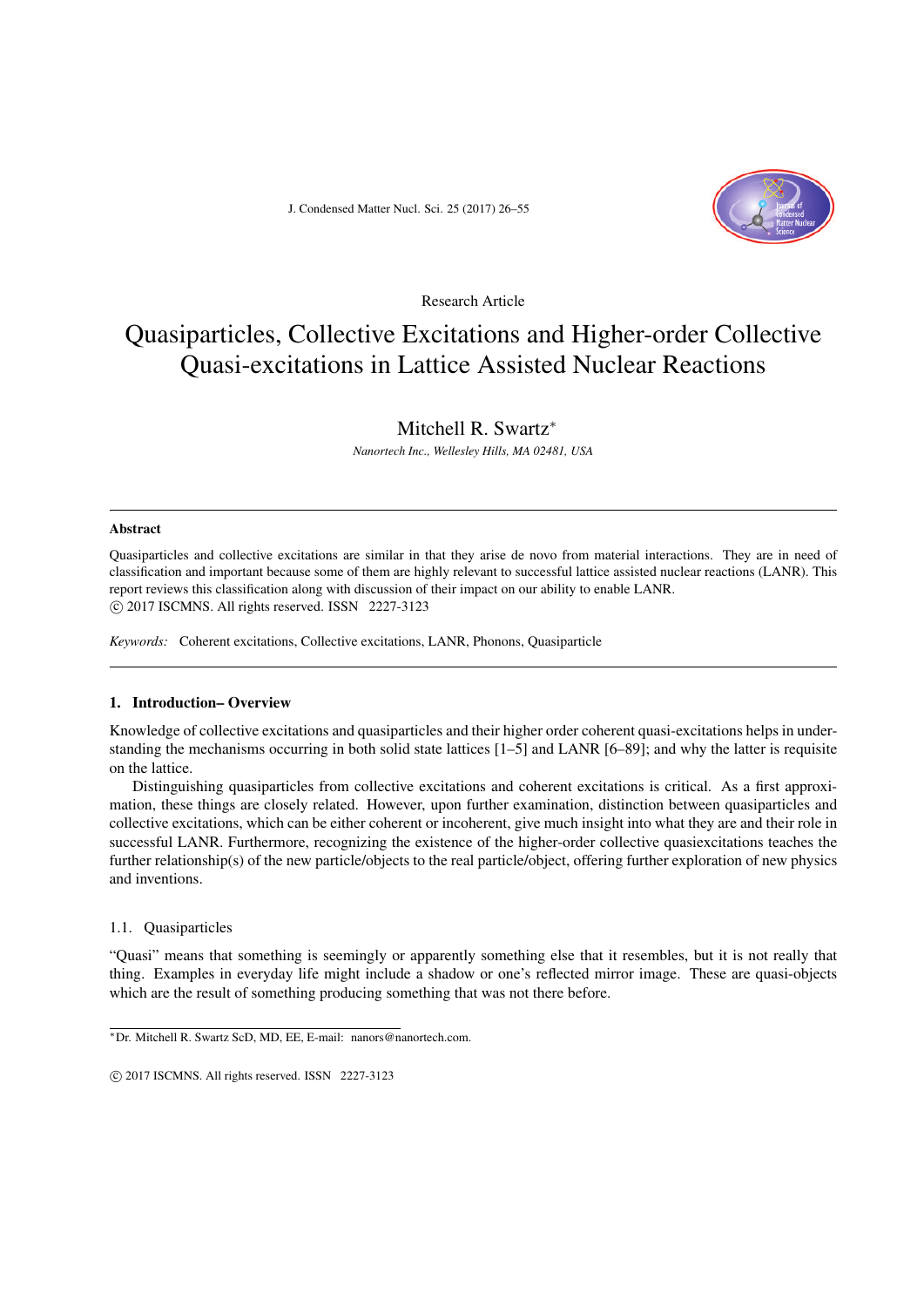So in LANR and material science, quasiparticles are the first group of de novo particles/objects which are created by, and derived from, a real particle or object, or group of them when they interact with extended multibody systems such as a solid metal, or solid plane of glass, or other dielectric. Quasiparticles are induced by an interaction of the original particle/object and the induced quasiparticle, which are closely related things. The quasiparticles are similar to the "parent" real particles that create them, and appear as an "image" or a "reverse image" of the original particle/object that induced them.

The quasiparticle results from the interaction-at-a-distance of the original particle(s) with the surrounding solid polarizable and/or magnetizable material or lattice [1–5]. This follows a change in the material or lattice, sometimes called a "dressing", in response to the original particle. That word simplifies a highly complex environmental response which having atomic, ionic, orientation, and space charge, polarizations and several types of possible magnetizations.

And there are higher order effects. The end result is a new, real interacting particle/object appearing in space. This quasiparticle can itself react with other particles/objects/masses in space. For example, the changes can impact the particle's original electric (and magnetic) field(s). They are altered ("dressed", e.g., by "electric field screening") and thus, the particle and the environment are each effected by each other and changed. The solid can deform as well as electrically change from the alteration. Simply put, these changes comprise the quasiparticle, which has appeared in space as a response of the multibody stereoconstellation to the object.

Then there comes something new. The quasiparticle exists, and it can behave in a new, possibly anomalous, way.

## 1.2. Collective excitations

Collective excitations are the second group of de novo particles/objects. Unlike quasiparticles, collective excitations bear no resemblance to the constituent particle(s) of a real system that created them. Nor are collective excitations either the "image" or the "reverse image" of the original particle/object. Instead, collective excitations involve the appearance of an entirely new particle/object that is nothing like the original.

Unlike quasiparticles, a collective excitation involves an entire group, acting together as an aggregate (usually a lattice). Collective comes from the Latin "*collectives*" meaning "gathered together". They involve simultaneous motion of many physical particles linked together in space.

Collective excitations come from energetic reactions in a group of objects. An example of collective excitations include phonons, magnons, polarons, plasmons and excitons. But the best example may be the case of phonons, that is internal motion of the crystal lattice, itself.

Exactly how they are interconnected determines if the collective is coherent and "in phase" or if they are incoherent. Coherent comes from the Latin "*coherent*" meaning "sticking together".

# 1.3. Quasiparticles and collective excitations have real functional roles

The concept of quasiparticles and collective excitations are important to condensed matter physics because they can simplify incredibly complicated quantum mechanical, and macroscopic, many-body problems.

Some critics incorrectly purport without evidence that quasiparticles and coherent and collective excitations are not real. They are quite real and they actually produce many new properties of matter which are quite measurable, such as specific heat, as one example. The heat capacity of a solid crystal has contributions to energy storage from the phonons, and the excitons, and the plasmons, proving they are quite real, and not imaginary.

Furthermore, several of these particles have not been considered previously, and are associated with the metallic lattice [90–114], PdD<sub>x</sub>, and the aqueous hydrogen lattice,  $D_2O$  [115–128]. Table 1 and Fig. 1 separate these objects/particles into several types, including higher order types, such as quasiparticles of collective excitations. The star (\*) next to any name heralds that those quasiparticle/coherent/collective excitations facilitate or are associated with lattice assisted nuclear reactions (called also LENR, LANR, and cold fusion).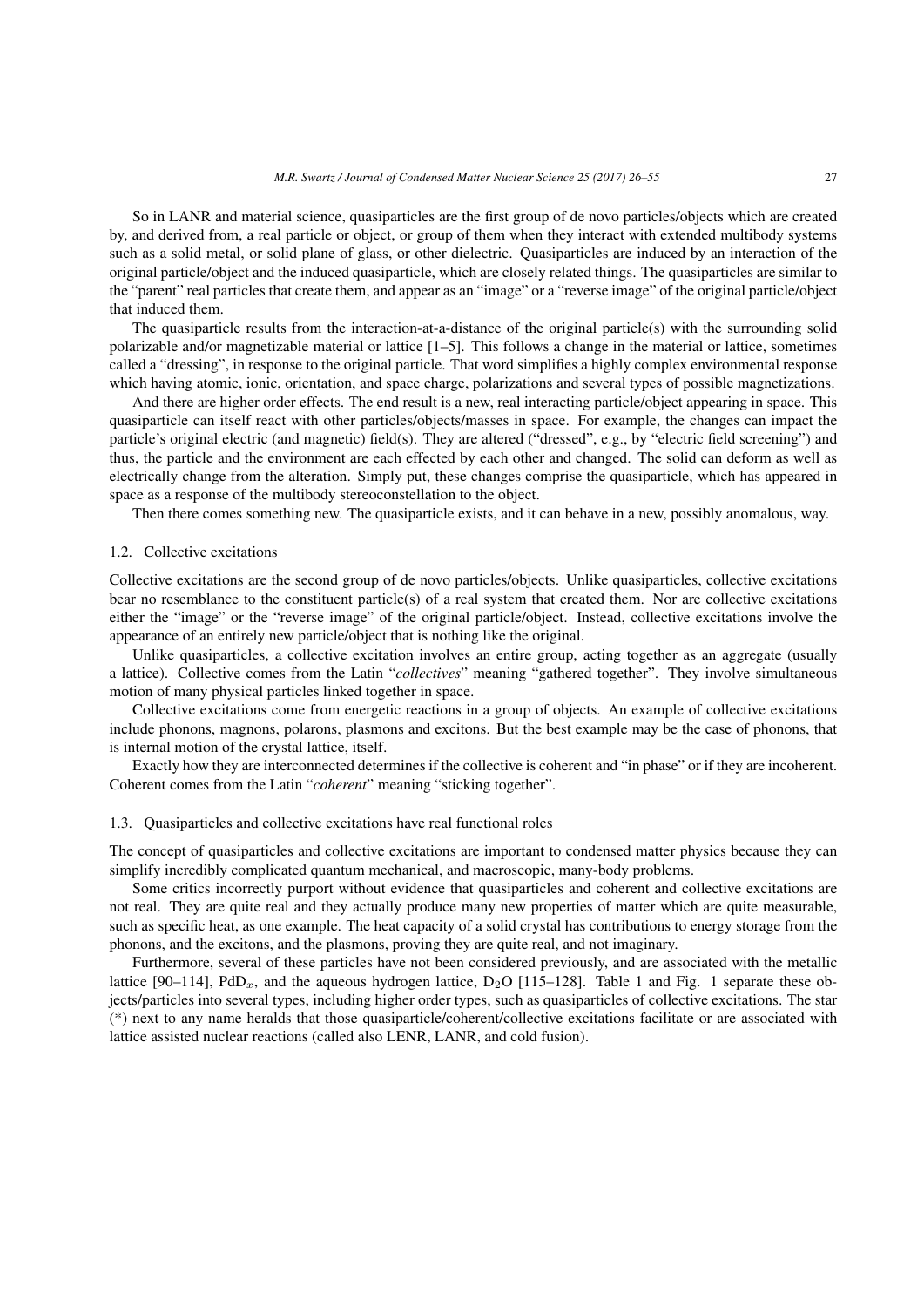## 2. Background–Lattice Assisted Nuclear Reactions

 $\overline{a}$ 

Lattice assisted nuclear reactions (LANR) [6–89] enable deuterium fusion and perhaps other nuclear reactions and transmutations. The He<sup>4</sup>-heat production manifold is incredibly clean and free of pollution, all toxic emissions, all carbon footprints, all greenhouse gases, and radioactivity, while obviating fossil fuel. The deuterium is plentiful in the oceans. Since 1989, most efforts for robust CF/LANR have failed because of a number of reasons, some which took years to understand, including flawed paradigms, cracked inactive palladium cathodes, contamination (including from ordinary water), improper cell configurations, and especially inadequate loadings (if measured at all).

Table 1. Quasiparticles, collective excitations, and higher-order coherent quasiexcitations.

| A. Quasiparticles                                                                                          |
|------------------------------------------------------------------------------------------------------------|
| $\bullet$ Electric Polaron – electron and its polarization cloud, including surrounding ions               |
| (•) Magnetic Polaron – magnetic Moments organized as a magnetic polarization cloud                         |
| Exciton – bound electron and hole (absence of an electron below the Fermi level)                           |
| $\bullet$ L,D defect – quasiparticle enabling conduction in aqueous systems                                |
| <b>B.</b> Collective excitations                                                                           |
| $\bullet$ Phonon – collective of mechanical vibrations arising in a lattice                                |
| Plasmon – collective excitation (quantum) of plasma oscillations                                           |
| $\bullet$ Spin-wave magnon – collective excitation of electrons' spin magnetic moments in a lattice        |
| C. Higher order quasiparticle enabling collective excitation or de-excitation                              |
| Exciton-polaritons, phonon-polaritons, and plasma polaritons                                               |
| Mössbauer-effect couples the entire lattice to a nucleus                                                   |
| (•) Nanoron – magnetic quasiparticle in magnetized dry preloaded NANOR-type CF/LANR components which       |
| produce a second optimal operating point (second pathway) amplifying incremental power gain significantly. |
| (•) Phuson high impedance PHUSOR-type CF/LANR system amplifying incremental power gain significantly.      |
| Plasmariton – optical phonon and dressed photon consisting of a plasmon and photon                         |
| Spinons – observed as quantum spin fluids in Herbertsmithite                                               |
| $\bullet$ ) Indicates that this plays a role in lattice assisted nuclear reactions.                        |

As always, experiment-derived facts rule. The experimental facts show that LANR research is quite real, and its history shows that it is developing. That development now involves many types of CF/LANR systems. These include the original aqueous electrolytic systems [6–64], which now have a variety of types, ranging from conventional (F+P) [19–22], to electrolytic systems (with solution resistance ranging from conventional to "high impedance" devices in the range of 200,000  $\Omega$  or more) [12,13,33–47], to two types of codeposition (JET Energy vs. SPAWAR and Miles) [12,13,49–64]. There are also several nanomaterial systems including preloaded LANR components [65–79], and gas permeation loading [80–82], dual cathode systems [70], ion beam, glow discharge loading cells and other systems [83–87].

They run in both open and closed systems, and driving motors, with on-line monitoring, redundant, high precision, time-resolved semiquantitative calorimetry [13].

Several LANR devices show excess power gains from 25% to many times input electrical power. The preloaded Nanortech nanomaterials show incremental power densities of circa 19 kW/kg [6,73,74].

JET Energy Inc. has shown that some aqueous electrodes, of specific shape, are metamaterials which produce excess heat of a superlative magnitude, successfully driving Stirling engines at the  $1-19+$  watt excess power level [6,12,13]. In 2003, JET demonstrated a working LANR high impedance PHUSOR-type LANR systems for five days at MIT at ICCF10, producing *∼*230% excess energy at 1–2 W level [39,6]. Such new LANR technologies, linked helium-4 production [7,11,65], increasing power gains and total energies achieved since 1989, are all paving the way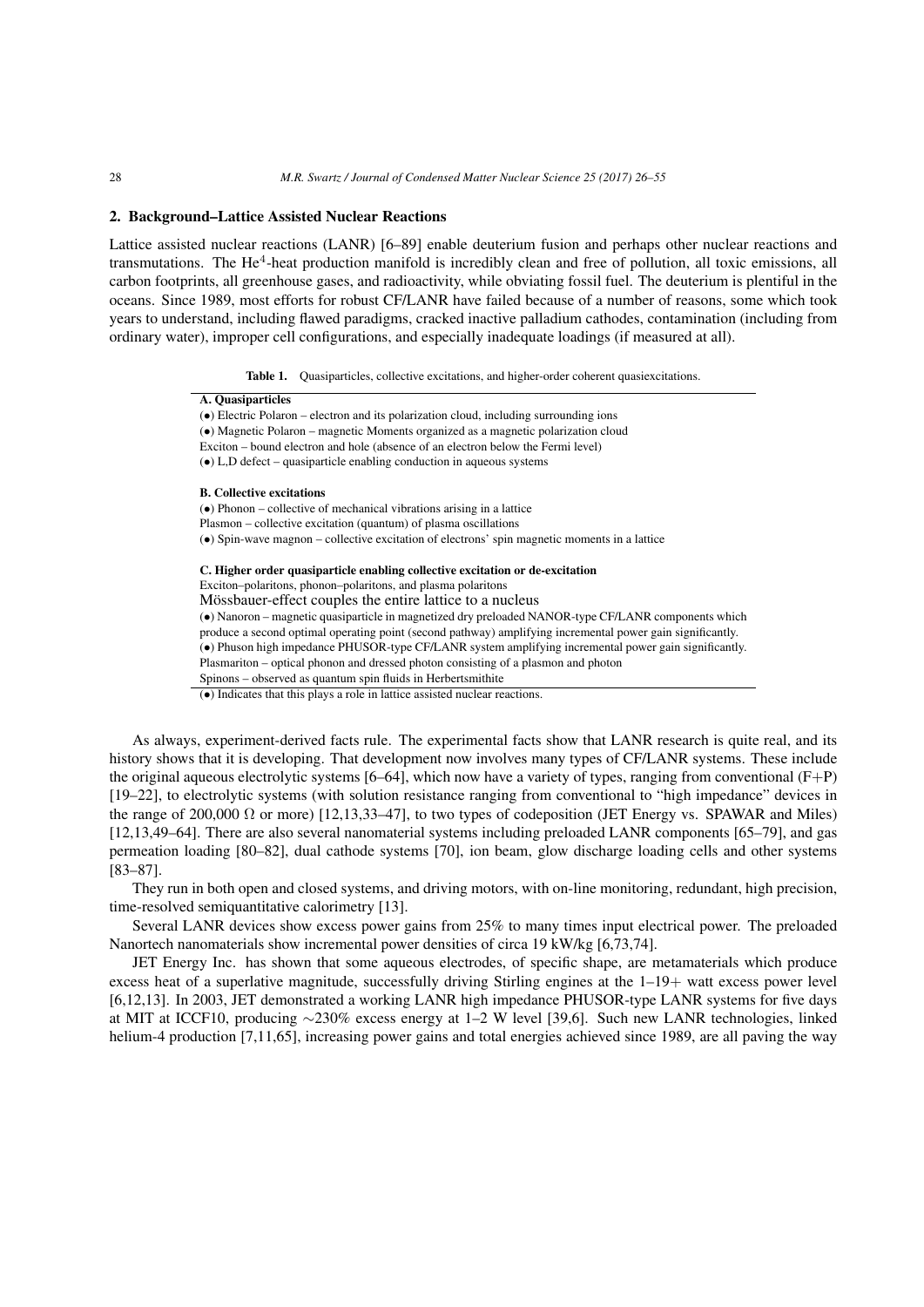|                                                          | Schematic Drawing in Material and LANR Science                                                                                                                            | Metaphorical Representation                                                                                                                                                           |
|----------------------------------------------------------|---------------------------------------------------------------------------------------------------------------------------------------------------------------------------|---------------------------------------------------------------------------------------------------------------------------------------------------------------------------------------|
| Quasi-<br>particles                                      |                                                                                                                                                                           |                                                                                                                                                                                       |
| Collective<br>Excitations<br>(Coherent or<br>incoherent) |                                                                                                                                                                           |                                                                                                                                                                                       |
| Collective<br>Coherent Ex-<br>citations                  | CAM THEORY<br>$\cdot \mathfrak{X}_{\mathsf{D}}$<br>Temp.<br>$1 - \chi_D$<br>Temp.<br>100<br>$\overline{P}$<br>$\tau_c^{\dagger}\tau_e^{\phantom{\dagger}}$<br><b>TIME</b> | (left - CAM theory shows that a rapid<br>temperature rise in a highly loaded PdD system<br>can initiate catastrophic changes, including<br>deloading and internal deuteron movements) |

Figure 1. Schematic and metaphorical quasiparticles and collective excitations. The schematic drawings and the metaphorical representations both show the relationships between quasiparticles and collective excitations and coherent excitations. The first row represents a charged particle and its mirror-image quasiparticle. The second row shows compressional and transverse phonons which are collective excitations. The third row shows catastrophic release of  $D_2$  in suddenly heated, loaded PdD. On the left are graphs and schematic cartoons that attempt to visualize a small portion of a very complex material science stereoconstellation. On the right are the metaphorical representations.

to an important, new, clean form of energy production: LANR.

# 2.1. LANR/CF is consistent with conventional physics

LANR/CF is consistent with conventional physics, and analysis of the quasiparticles and collective excitations requisite for success demonstrate that. But successful LANR remains very difficult to achieve. The first key for successful LANR is that the  $PdD_x$  alloy must be driven, usually electrically, to extremely high loading, until it is filled and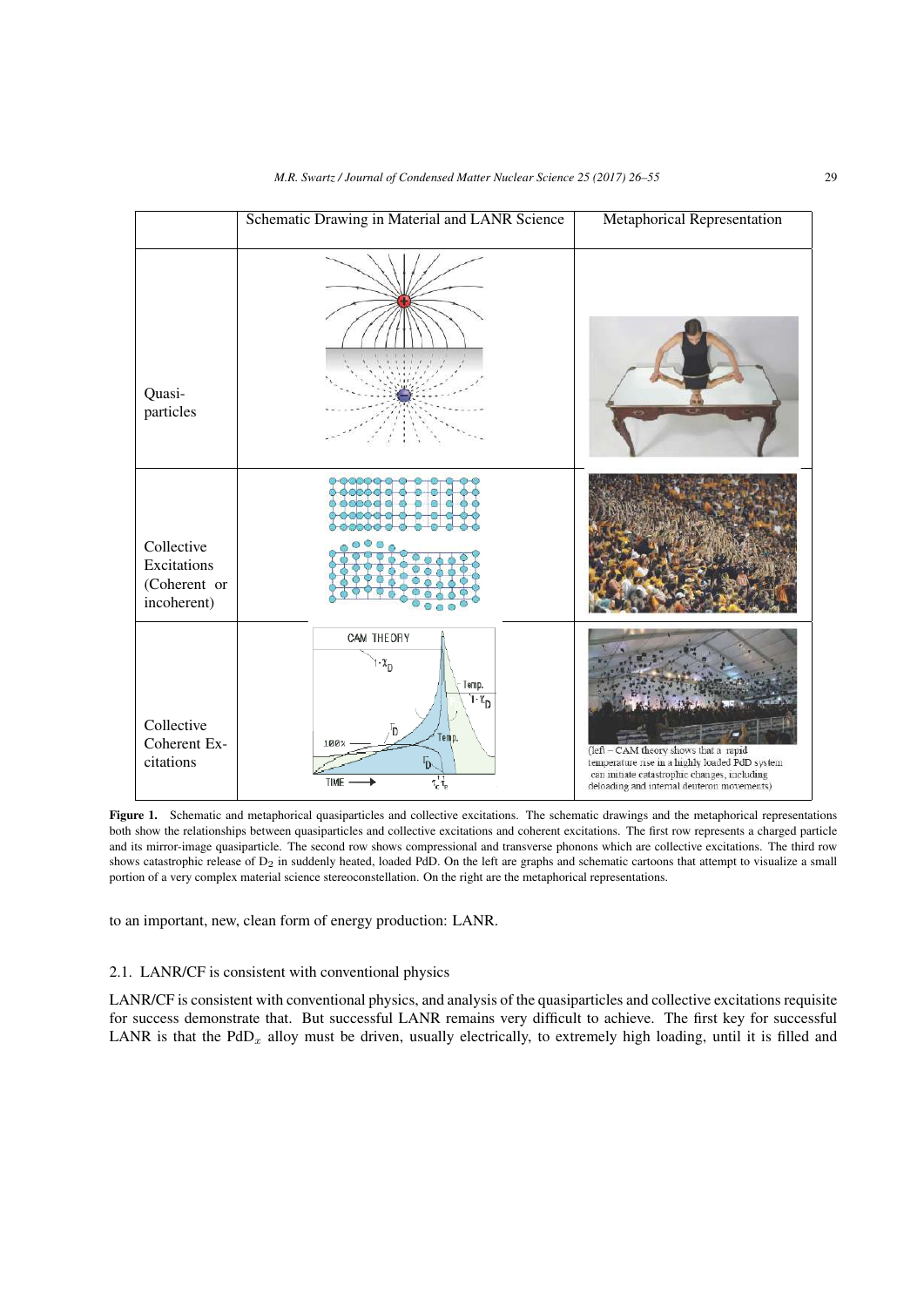almost saturated like a sponge with water, and near-bursting like an over-filled balloon. The electrode must accept and maintain high loading for excess heat (*>*90%), for a sufficient incubation time, up to several hundred hours [6,88,89].

Why? Vacancies must drift into the bulk from the surface, energetically facilitated by the loading itself [6,129,130]. The vacancies are the site where the desired reactions occur. The vacancies must be formed, diffuse in, and be filled before the material is destroyed. The additional, difficult to achieve, keys for successful LANR, is that there must be integrity of the loaded alloy. This is a condition which is circumvented to some degree by the codeposition methods, albeit with their limitations [55].

The dynamic control is complicated. As the lattice loads, it swells. Too much swelling yields irreversible failure, just as a burst balloon.

The fuel for LANR is the deuteron. The deuterons are driven onto the surface of the metal by the applied electric field intensity, using electrochemistry [131–134], or by gas pressure applied. They diffuse and are driven into the metal, sometimes being driven into the vacancies, especially by the Catastrophic Active Media (CAM) reactions (described by the CAM theory; discussed below [135,136]).

In LANR, excess heat and He<sup>4</sup> [7,11,65] are the usual products, and tritium [8-10], charged particles, gamma radiation and the sequelae of neutrons [50, 52–54,66,67] can be sometimes detected.

Melvin Miles of China Lake with Johnson–Matthey Pd rods was the first to show the correlation of heat and  $He<sup>4</sup>$  production. Arata and Zhang reported de novo He<sup>4</sup> with LANR, including with  $Zr_2O_4$ /Pd powder exposed to deuterium gas, but not with hydrogen gas. Les Case using LANR with platinum group metals on carbon catalysts, reported  $He<sup>4</sup>$  production from deuterium gas.

As a result of these findings, but ignoring the intermediates and the impact of the lattice for the moment, the reaction is something like

$$
D + D \longrightarrow H^4 + \sim 22 \text{ MeV}(\text{lattice}).\tag{1}
$$

In most cases, the product is an extraordinary amount of heat. That product is created at above-normal levels of electrical dissipation, called "excess heat". The LANR-derived "excess energy" begins at high energy, in the excited state of helium, which is obtained from reactions between deuterons within the lattice. That  $He<sup>4</sup>$  excited state is either the first excited state, or one energetically located above it, all at least 20 MeV (20 to *∼*23+ MeV) above the ground level. This is significant in magnitude and clearly not "low energy", as often (mis)claimed. As such, purported "low energy nuclear reactions (LENR)" are a misnomer, a paradoxical description of what is actually not observed. Fortunately, they are high energy reactions. An actual LANR sample comprises a population of *<sup>∼</sup>*10<sup>20</sup>–10<sup>22</sup> candidate nuclei (among deuterons at *∼*1:1 ratio) which if active fuses  $\sim 10^{12}$  deuterons/s for each 1 W of excess heat produced. The mechanism will be discussed below, with consideration of the CAM and PHUSON coherent excitations, as Eq. (1) is greatly expanded.

#### 2.2. Lattice assisted nuclear reactions may occur at different locations

Three regions are postulated as potential LANR sites. This (called "3RH") is suggested by existence of three optimum operating point (OOP) manifold groups – known to characterize all LANR systems [33–36,137–143]. It is heralded by, and also consistent with, some experimental data, including our report of (at least) two time constants characterizing "heat after death" (HAD) excess heat [31,43,44]. We previously reported at ICCF10 and thereafter, that the loaded active palladium lattice's deuteron-loading capacitance is *∼*64 mmol/V\*. The systems' admittance for the desired excess enthalpy (measured during "heat after death", also called 'tardive thermal power (TTP) reactions'), is *∼*7 pmol/s-V\* and that capacitance is dwarfed by the system's deloading admittance for loss of deuterons during outgassing which follows turning off the electric field intensity, and that is *∼*15 nmol/s-V\*. The kinetics reveals HAD evanescent heat generated by two (or more) sites [43,44]. Most of the sites have TTP which falls off with a time constant of several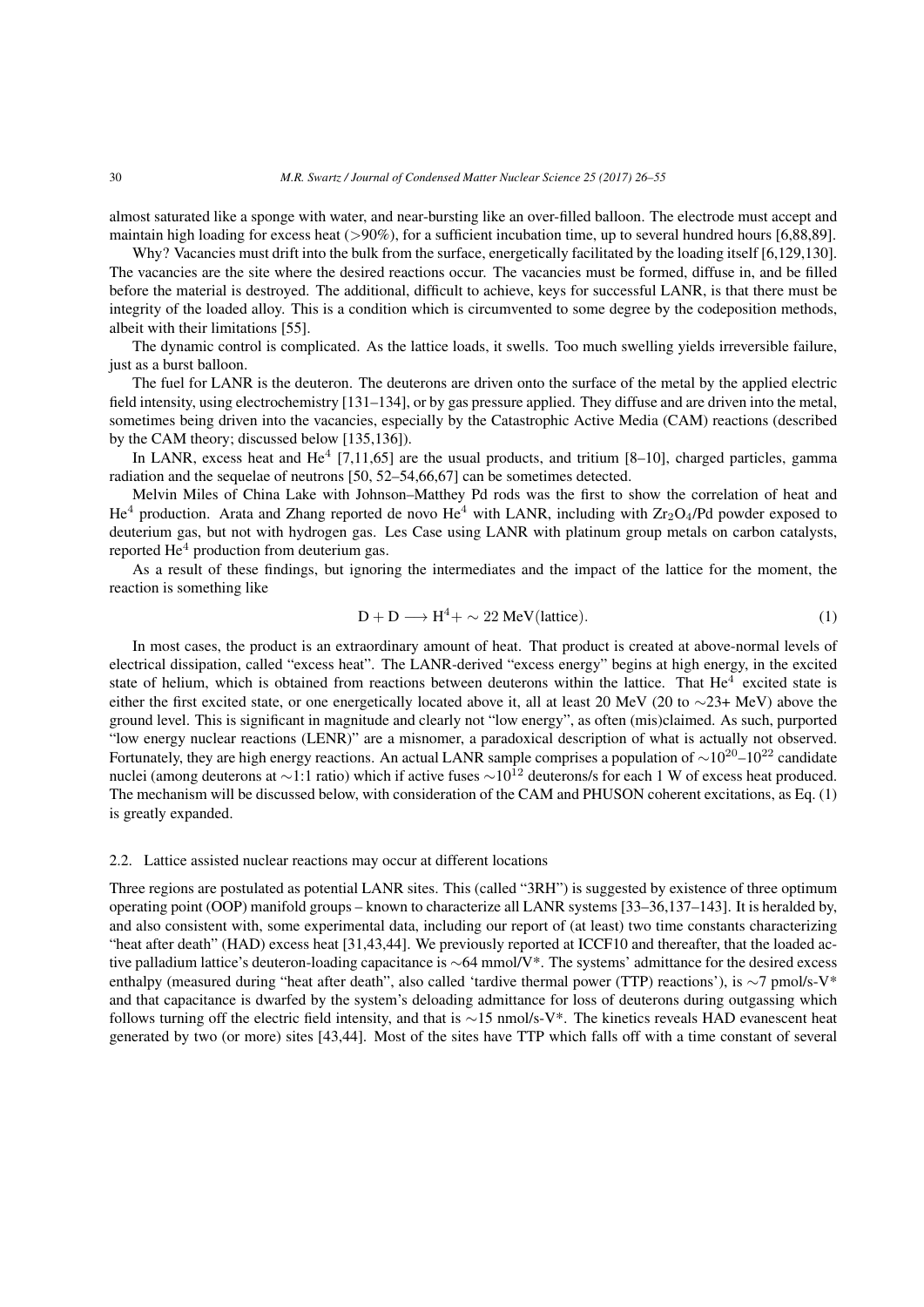minutes, but some of the sites had a time constant of *∼*20 min to hours. This is consistent with vicinal surface and deeper sites, with the longer time constant associated with the deeper location within the lattice.

The three different regions of physical locations distinguished are: Region 1 involves the most superficial portions of the palladium, including surface dendrites and a variety of micro- and nano-particles, that characterize electrodeposited, and codeposited palladium alloys involving and at least several atomic layers. These surface sites, generated via codeposition and conventional LANR produce tritium [8–10,49]. Located deeper in the metal, subsurface Region 2 is the metallic lattice physically located beneath Region 1, existing as a thin rim under the surface in the range of 40 m $\mu$  to mm. Subsurface sites (Region 2) yield heat and helium production and transmutation products [7,8]. They characterize conventional LANR ("FP") systems which make excess heat with commensurate helium production in palladium with heavy water, and excess heat with nickel systems in both light and heavy water.

Region 3 represents deeper sites, or spatially, deeper sites in the metallic lattice or palladium-black systems which efficiently yield heat and helium production. Region 3 is less commonly involved in LANR, perhaps only in the very rare reports involving ("paroxysmal") energy release from larger volumes. It appears to be involved with Arata's palladium black in dual cathodes and the NANOR-type preloaded LANR components. These three regions have been analyzed. We corrected, and expanded Nagel's surface monitoring equation [85] to the modified, volume-corrected, multi-site, Excess Power Generation (EPG) equation [36] for use with OOP manifolds [33–143]. The EPG is shown in Eq. (2) is a double summation (or double integral) where the summation is over each of the three regions, and over depth within each region. The area is A. *E* is energy per reaction and XSE is the excess energy, so dividing it by the time, *T* yields the excess power, XSP.

$$
XSE/T = \Sigma\Sigma[[A * (depth)] * F_{\text{vol}} * [N/(A * depth\text{-sec.})] * F_{\text{theor}} * E] = XSP.
$$
 (2)

Summation occurs over each of the sites (or layers), in the surface, subsurface and deep volume. The first term on the right hand side of the equation is the actual volume involved with active foci, followed by the fractional active palladium sites with defects, etc., as required, within that volume, followed by the reactions per second at each of those sites within that volume, and finally a theoretical term (between 0 and 1).

*E* is the energy per reaction (circa 24 MeV per fusion reaction from the estimations of Miles, McKubre, and Apicella/Violante [6,7,11, 114], or perhaps 2 MeV less based on the theoretical considerations [161]).  $F_{\text{vol}}$  is the functional number of the volume of each site (or layer). It could be 1, or less if the nucleus required is blocked from entry (e.g., deuterons blocked by hydrogen). *N* is the LANR reaction density, or the number of reaction sites per A, by layer. If *N* are taken as the vacancies, they may vary at the different regions, such as being very high in the codepositionally created volumes.

In the equation,  $F_{\text{theor}}$  represents several factors that control, or throttle, the coupling of the He<sup>4\*</sup> to the lattice. When it varies from 0 to 1, it can thus handle the Coulomb barrier problem by using several theories and factors [144– 166], the most important of which will be discussed below. Some factors might relate to needed loss of the de novo helium-4 generated from the active sites, which might be much higher near the surface region than in the bulk region. Other factors may include magnetic interactions such as have been reported with dry, preloaded NANOR-type systems [79].

If the active sites are taken as vacancies, for normal Pd and some PdD levels, this has been investigated by several means, including discussion of the Fukai state which is the maximal level achievable experimentally, and the "healing" that occurs as the lattice tends to reform from those peak vacancy states [129].

#### 3. Electric Polarization and Electrical Conduction

Electrical polarization is ubiquitous. All materials are characterized by their response to an applied electromagnetic field. The applied electric field intensity, *E*, results in an electrical conduction within the material, and via the electrical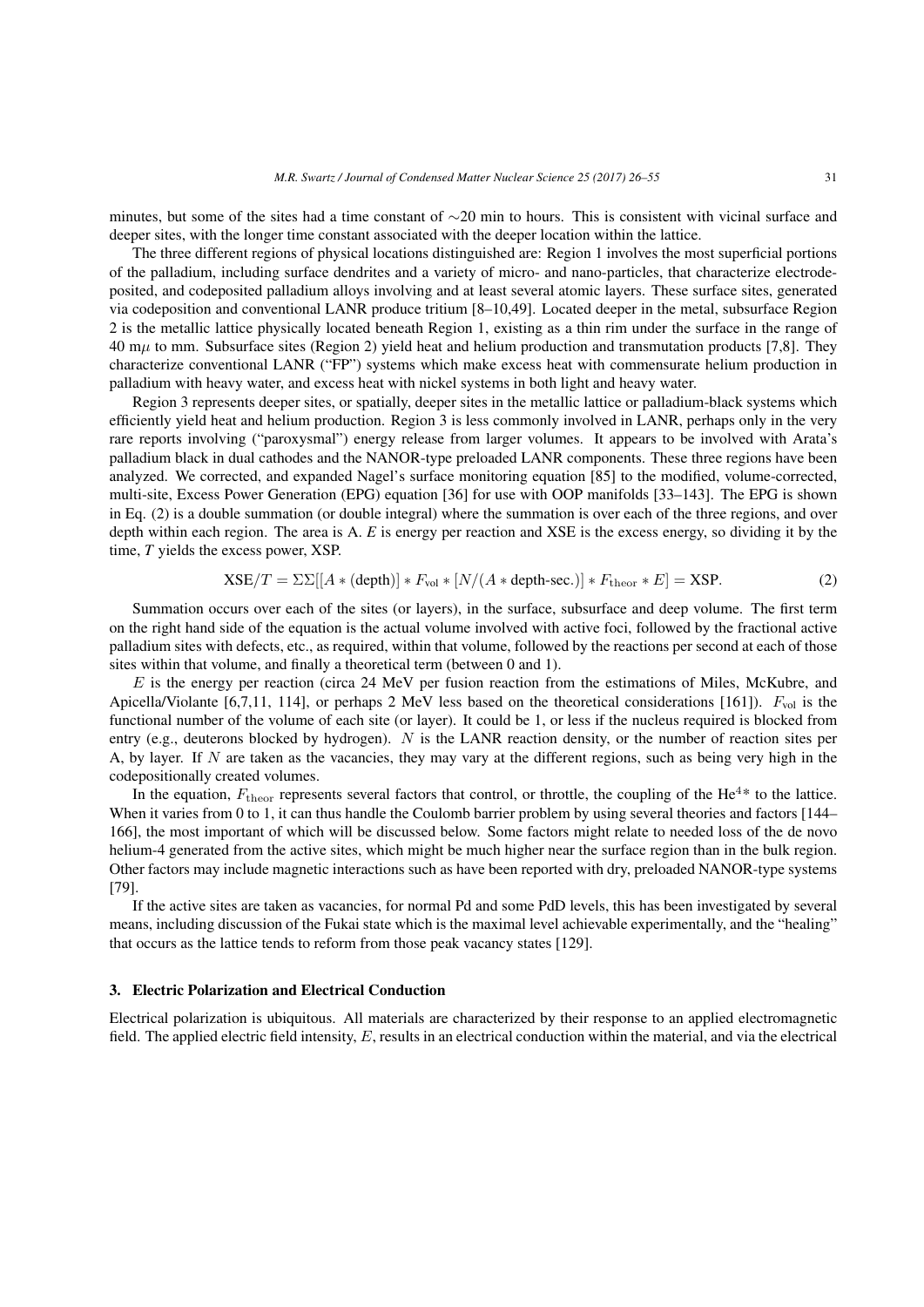conduction process (and there may be many), there follows the linked electrical polarization. It is these polarizations (ionic polarization, atomic polarization, orientation polarization, space charge polarization, and domain polarization) which make each material unique.

Electrical conduction and polarization are, and must be, related because any motion of charged particles, and of molecules with distributions of charge, necessarily result in both conduction and subsequent polarization as a result of the motion. As a result, these two aspects of the complex permittivity are also related through the Hilbert space.

There are many types of electric polarizations. Electric polarization is very important because of the many ways it relates to LANR (and so much else). For example, other electrically charged particles also induce polarons, including from deuterons, when they are loaded in the palladium or nickel cathodes

## 3.1. Role of frequency and E-field intensity

Figure 2 shows the types of electric polarizations that can occur. Notice that fewer types of electrical polarization become available at increasing frequencies. This falloff of contribution occurs because heavier masses cannot keep up with the driving frequency of the applied electric field intensity at higher frequencies.

As Fig. 2 demonstrates, the complex dielectric permittivity is a function of frequency. At low frequencies, the induced ("second-order") magnetic field can be neglected and so what is important is only the response of material to an applied electric field intensity. That said, it is also important to recognize that the E-field may be quite large locally. Depending on the materials, solutions, and electrodes, if irregularities are present at an electrode, for example spikes on a cathode, and if charge carriers are present in the solution, then the electric field intensity distribution can change dramatically with tens of thousands of volts per centimeter suddenly appearing over, or near, such irregularities.



**Figure 2.** Real  $(\varepsilon')$  and imaginary  $(\varepsilon'')$  parts of the complex dielectric permittivity of a hypothetical material as a function of frequency. Shown are four types of electrical polarization. Each polarisation/conduction has an imaginary contribution, with a peak, (*blue curve*) adding to the electrical conduction. From von Hippel "Dielectric and Waves" [124].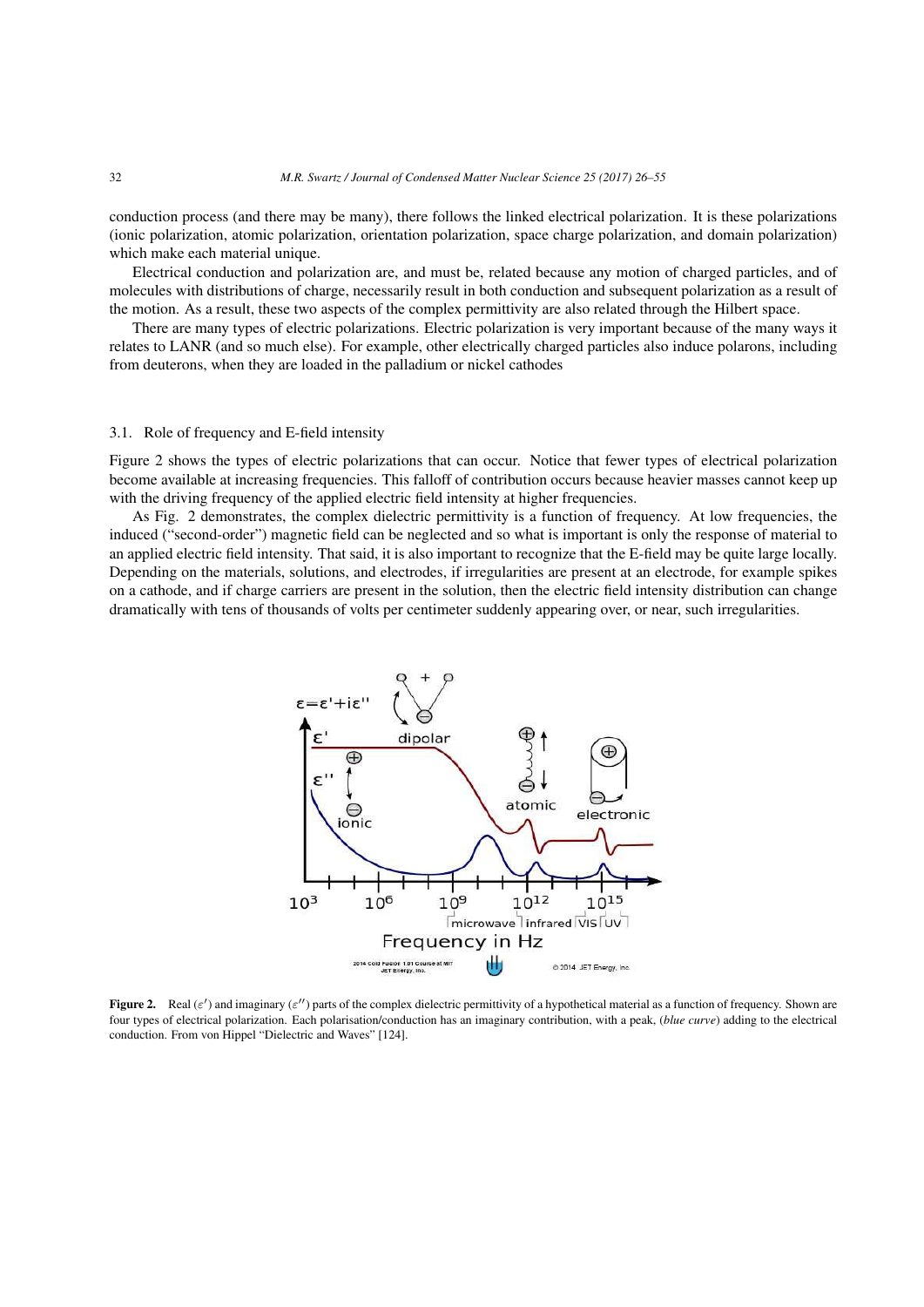## 3.2. Complex relative permittivity

From a mathematical point of view, the electric polarization (*κ ′* ) is the real part of the complex relative permittivity (*κ*\*).

$$
\kappa * = \kappa' - j\kappa'' \tag{3}
$$

*ε*<sup>'</sup><sub>0</sub> is the permittivity of a vacuum. When the permittivity of a material, *ε* is divided by *ε*, the result is *κ*<sup>'</sup> which is the relative permittivity. This is called the "dielectric constant", However the term "dielectric constant" is itself a misnomer because it is not a constant, but changes with, and usually decreases with, frequency. That said, for most materials only electric and ionic polarisation are significant, and therefore the dielectric constants of almost all materials, except ferroelectrics and water/ice (vide infra), are usually in the range of 3–6.

The electrical conductivity of a material is mathematically described by the imaginary part of the complex permittivity and is the product of the electrical conductivity and the angular frequency.

$$
\kappa'' = \sigma * \omega. \tag{4}
$$

## 4. Quasiparticles

A quasiparticle generally results from the interaction of a constituent particle with the surrounding solid polarizable or magnetizable material. Several types of quasiparticles are described in this section.

## 4.1. Electric polaron – Electron and its polarization cloud, including surrounding ions

Perhaps the simplest example of a quasiparticle is the "electron quasiparticle" or "polaron". A polaron is a quasiparticle which comes about when an electron (and its surrounding electric field) interacts with its surrounding ions, which may be free to move, and then distorts the stereoconstellation of those positive and negative ions around it.

First, the important point here, for this moment regarding polarization (including in water), is that quasiparticles can be induced. For example, if and as the electron moves, the surroundings are perturbed in complex way producing a sort of tunnel through which the electron can move. Attention is again directed to the fact the differences between the real free electron particle, and the one moving through a lattice, driven by an applied electric field, as an electric polaron quasiparticle is created. In the latter, the electron behaves as if it had a different, heavier mass due to exchange and correlation interactions with all the other charged particles, despite their having the same charge and spin.

## 4.2. Magnetic polaron – Magnetic moments organized as a magnetic polarization cloud

Magnons can be created as two types of quasiparticles and one type of collective excitations. First, one magnetic quasiparticle occurs as the L and S moments (angular magnetic moments of electrons in atoms) couple as J, and as described in quantum chemistry. Thereafter, second, the single magnetic moment is oriented and can magnetically polarize the lattice or environment around it. This is the magnetic equivalent of the electric polaron. However, although the impact on the medium is similar, the interaction forces are much weaker.

4.3. Exciton – Bound electron and hole (absence of an electron below the Fermi level)

What is a "hole"? It is the absence of some material, particle, or object (Fig. 3). Consider a pearl falling into a thick shampoo solution (e.g. from the 1960s Prell shampoo commercial, https://www.youtube.com/watch?v=9lFsrioLKq0).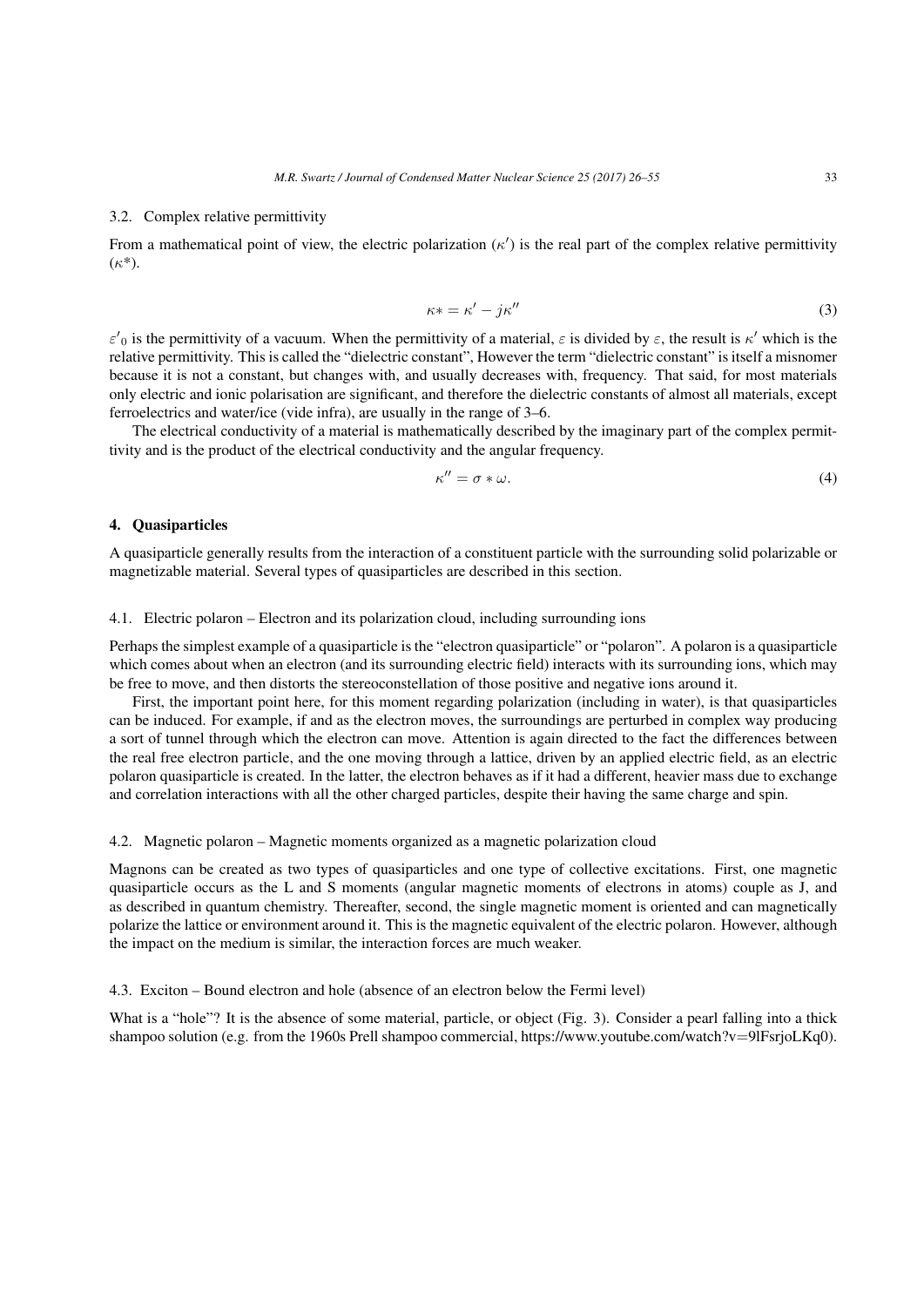

Figure 3. Schematic of the electrical conduction through a semiconductor material driven by a battery. Holes and electrons both contribute to electrical conduction.

The flow analysis can either be based on Eulerian coordinates simply following the flow of the fluid around the pearl (requiring solution of the fluid flow as a  $f(x, y, z, t)$ , first, and using the convective derivative) OR based on Lagrangian coordinates following the transit through the thick solution (with the location of the pearl as a *f*(*x, y, z, t*)). The latter is much easier to calculate. In solid state physics, a hole similarly consists of a missing electron from the valence band of the crystal semiconductor. The hole is a quasiparticle in the "reverse image" of an electron, and it can interact electrostatically, much like an electron. That is because the hole is functionally and relatively electrically positive, opposite the charge of the electron. Thus, the hole can interact electrostatically with the electron and even produce a bound state with a measurable binding energy. The interaction creates yet another quasiparticle, the "exciton", which results from the bound electron and hole and their interactions, together.

### 4.4. L,D defect – The quasiparticle enabling conduction in aqueous systems and the loading of Pd and Ni

The hydrogen-derived quasiparticle, and particularly relevant here, the deuteron-quasiparticle, must be considered because they each create L- and D-defects in heavy water, and their ferroelectric inscription patterns. This is one of the most important quasiparticles in CF because it is THE origin of the fuel for LANR via the deuteron to  $He<sup>4</sup>$  fusion reaction for most aqueous CF/LANR systems, such as the classic F–P system, the codepositional, the high impedance, and PHUSOR<sup>(R)</sup>-type system. In each of these, the deuteron is driven into the metal by the applied electric field intensity.

In most cases the product is gas evolution, and in successful CF/LANR there is also produced an extraordinary amount of heat and nanoscopic quantities of *de novo* He<sup>4</sup>. Understanding this important quasiparticle begins with the requirement of considering the structure of water and, therefore, ice.

#### 4.4.1. *The nano-structure of water – There are two lattices in water and ice*

Water is not a gas but has a three-dimensional stereoconstellation, and surprisingly it has both elements of order (the oxygen atoms) and disorder (the protons or deuterons).

Water's atoms of oxygen and hydrogen (or deuterons) are arranged in structures with definite physical rules and it is best understood as a complicated three-dimensional structure comprised of two lattices. The lattice of the protons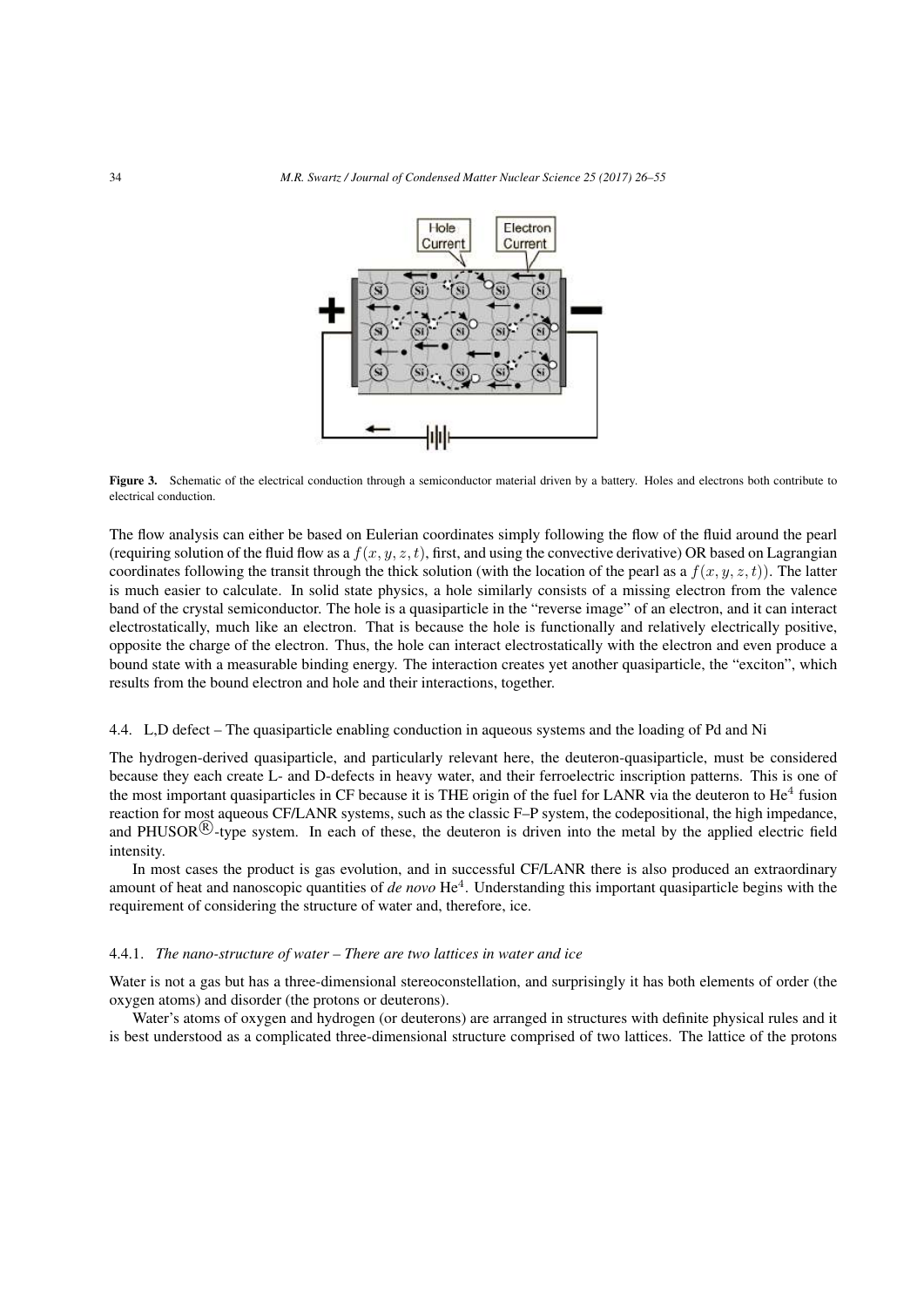and/or deuterons is located within a second lattice (the oxygen atoms). The most important point is that *there are two lattices* and that the proton lattice is often totally ignored. Much has been learned by studying the protons, their electric dipole moments, and their entropy, which result from their distribution and decoration upon the organized oxygen lattice.

The fact that water has a second proton lattice within it means that water has not only singular properties, but has an incredible impact upon both the properties of materials dissolved within it (including clathrates, hydrates, biological systems, etc.) and the operation of systems using it. Additional complexities occur because the hydrogen in water could be the rarer heavy hydrogen, deuterium, which is the desired fuel in CF/LANR and is used at the 98–99.95% levels in the best CF/LANR systems.

## 4.4.2. *The organized oxygen lattice*

Water is actually two lattices [115]. First, there is the spatially fixed oxygen lattice, which is a hexagonal lattice (Wurtzite type). It is an ordered lattice and is "decorated" by a second proton lattice, which is disordered in ordinary ice (Ice  $1<sub>h</sub>$ ).

## Deuteron Bond/Hydrogen Bond – Etiology of the Ordered Oxygen Lattice

The origin of the oxygen lattice of water begins with electronegativity of the oxygen atom. That electronegativity creates asymmetry by the displacement of the electron clouds toward the oxygen atom. With that resultant asymmetric redistribution of electronic charge within the water molecule, there then follows the creation of unbalanced (positive) charges at the hydrogens (or deuterons) and negative charges in the form of two "free" (negative) sp<sup>3</sup> lobes surrounding the oxygen nucleus and creating the tetrahedral appearance.

The H-bond process immerses a proton into an electronic cloud of a second neighboring water molecule, creating one hydrogen bond by neutralizing charge. The Coulombic neutralization is large, and on the order of 4.5 kcal/mol (compared to the relatively much less "background thermal energy" which is only  $k_BT = ~0.6$  kcal/mol) making the hydrogen bond thermally stable.

This asymmetric charge redistribution produces both an intramolecular dipole moment, and most importantly can result in a "hydrogen bond" (or "deuterogen bond") by having two (or more) water molecules self-assemble. These hydrogen bonds are ubiquitous, partially due to the low steric requirements of the protons (from the ability to rotate). Then, something wonderful happens.

The water molecules are linked by hydrogen bonds into a complicated tetrahedral system locally and regionally. First, the structure of water and ice on the atomic scale is associated with tetrahedral symmetry from the orientation of the oxygen atom (Fig. 4). Each water molecule is engaged in four hydrogen bonds. In two, the hydrogen atoms are about 1 Å from the origin, whereas the other two hydrogen bonds have hydrogen atoms from neighboring water molecules which are more distant. This difference is critical and creates the electric dipole moment and the proton disorder [115–128].

## 4.4.3. *The disordered deuteron lattice*

The proton disorder of water's hydrogen sublattice leads to the unusual electric conduction and polarization properties of water. Most importantly, the proton disorder creates the large dielectric constant of water that enables water to dissolve so many materials. Furthermore, the proton disorder of water/ice contributes to the great heat capacity of water (the ability to absorb heat with a negligible increase in temperature).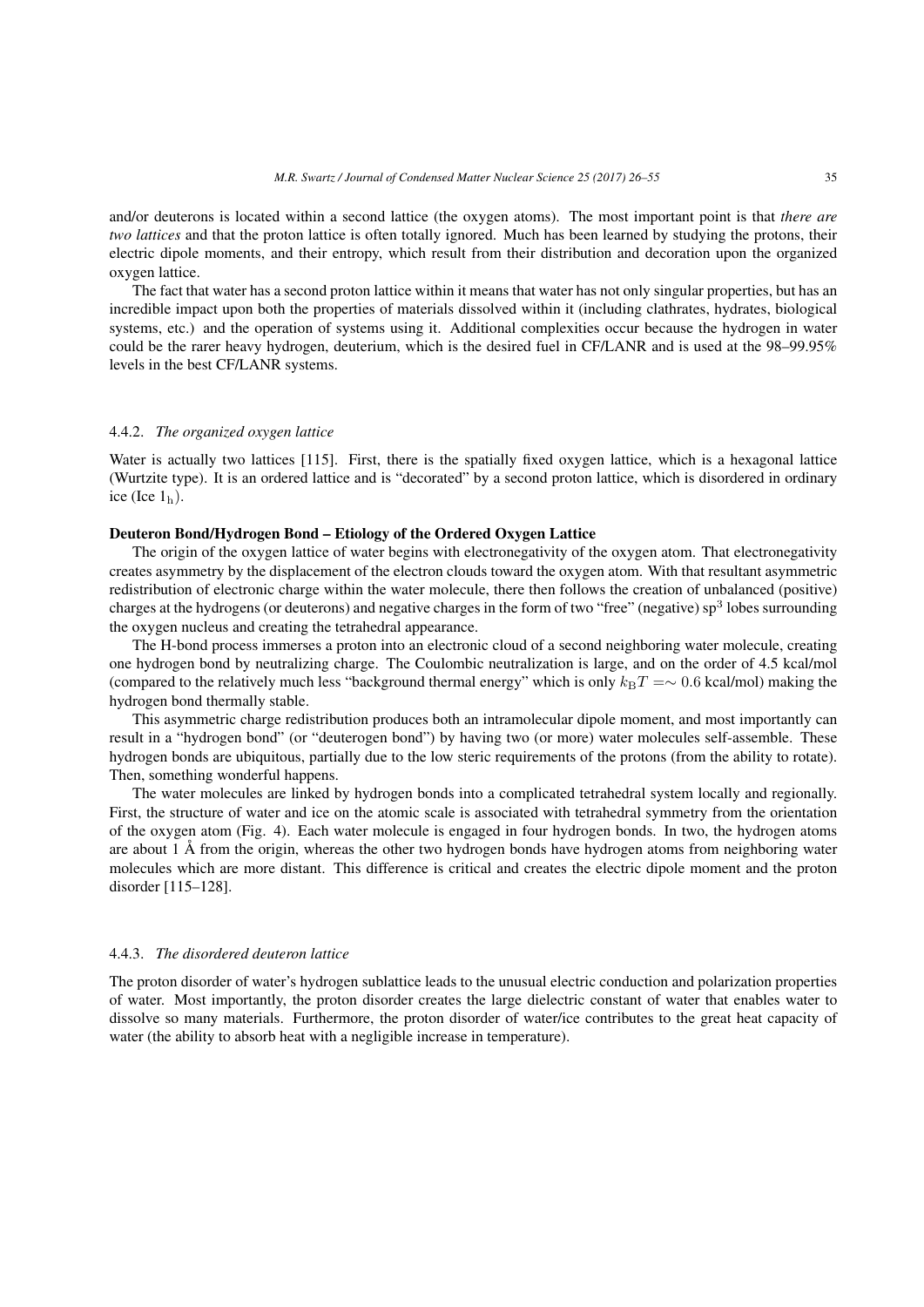

Figure 4. (*Left*) Water's tetrahedral structure permits intramolecular proton transfer making L and D defects. L- and D-proton defects initially arise from infrared vibrations. Here one such vibration launches a proton from one oxygen electron orbital to another creating the paired defects. (*Middle*) The diffusion of L, D defects inscribe ferroelectric dipole moments recorded by dielectric spectroscopy. (*Right*) an applied E-field makes L and D defects move through the lattice and creates drift ellipsoids of leaving the inscribed ferroelectric polarization, from these quasiparticles, onto the aqueous lattice (seen macroscopically).

## 4.4.4. *The macro-structure of water*

How is water like ice? In water, only about one-seventh to one quarter of the hydrogen bonds are broken compared to fully frozen ice. This can be quickly shown as follows. Consider the ratio of the heat of fusion (which is what takes ice to water) to the heat of vaporization and fusion and two other terms. The first additional term in the denominator is the 100 calories required to reach 100*◦*C. The second term arises from the fact that ice is not truly a solid (consider the surface during skating) until –30*◦*C, which adds yet another 0.5 cal/g-*◦*C of the material to the denominator. This ratio supports the details and conclusions outlined above, that the only correct conclusion is that the majority of hydrogen bonds in water are intact.

The structure of water appears to be a mixture of Ice  $1<sub>h</sub>$  (50%), Ice 2 (30%), and Ice 3 (15%). Probably much more subtle variation exists, and certainly so near any electrode, double layer, and/or energy system. Ice  $1<sub>h</sub>$  is the hexagonal form of ordinary ice, ubiquitous on Earth. By contrast, Ice  $I_c$  the metastable form characterized by cubic symmetry, and only obtained at high pressure.

#### 4.4.5. *Large dielectric constant of water and ice*

For most materials the dielectric constants are usually in the range of 2–6. However, for water and Ice  $1<sub>h</sub>$ , the arrangement of the molecules permits proton disorder in the sublattice and thus introduces a new method of electric conduction and polarization (Figs. 4–6), and the result is a much larger dielectric constant; a whopping 92 for ice, and 88 for water [115,126–128].

The unusually large dielectric constant  $(=$  the real part of the complex permittivity) of water is particularly important because it both distinguishes it from most other materials and because it enables diverse reactions ranging from chemical solvation to free radical reactions, which can then occur by shielding free charge and unpaired electrons, respectively.

It is water/ice's proton disorder and the drift of L,D defects which creates the unusual dielectric properties of water.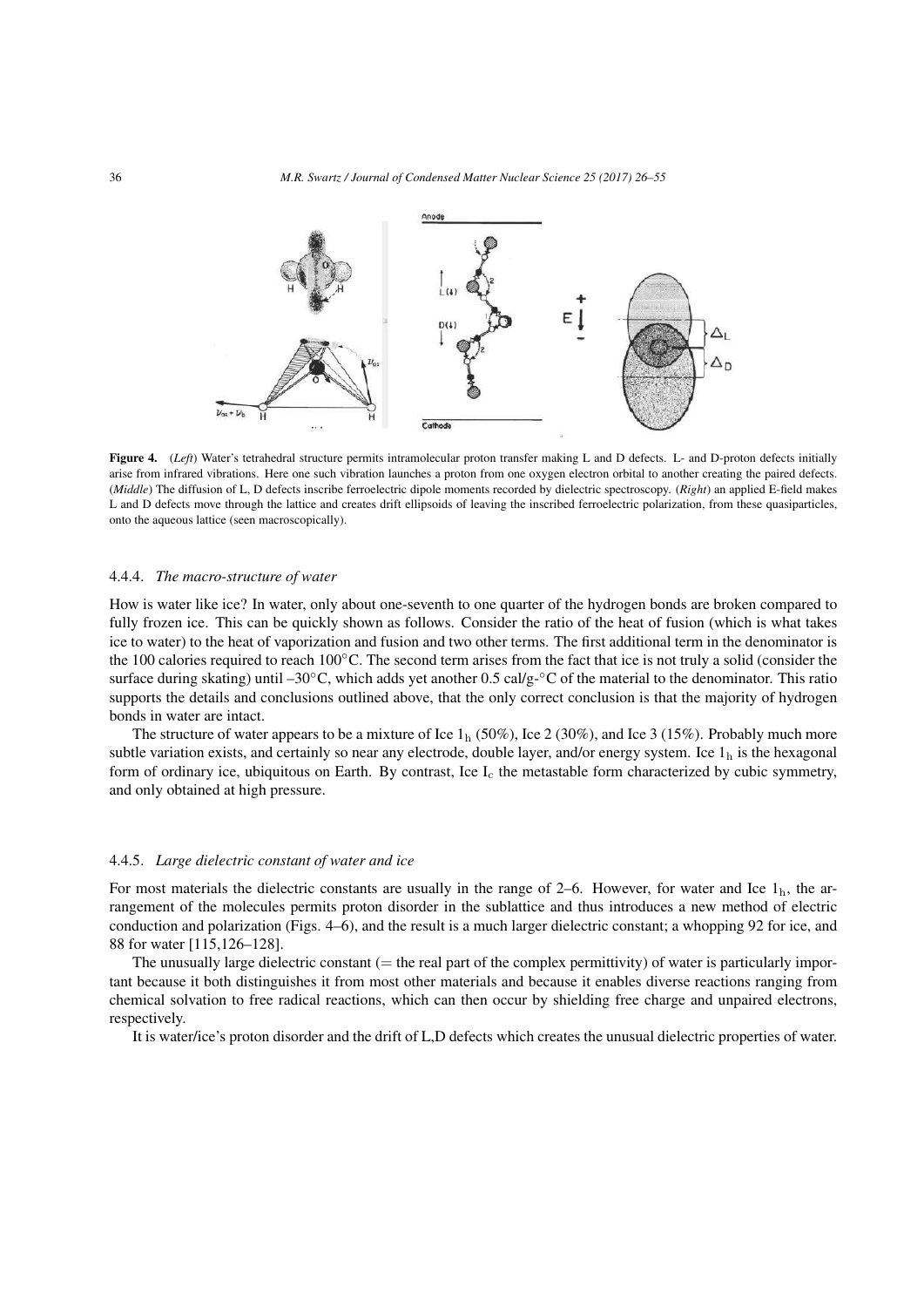*M.R. Swartz / Journal of Condensed Matter Nuclear Science 25 (2017) 26–55* 37



Figure 5. Spin wave magnons can quantum link regionally different domains of magnetic polarization in a lattice. Here they are shown schematically (*above*) as a spin wave; and (*below*) as the domain representations showing the domain shears.

#### 4.4.6. *Deuteron disorder and L, D defects*

Normally. there is one proton between each pair of oxygen nuclei (Fig. 5), but not always. L and D defects initially arise from infrared vibrations, as suggested by Bjerrum (Fig. 6). A D-defect has two protons between any two oxygen nuclei. An L-defect has none.

Thus, with sufficient background thermal energy there are created many L and D defects throughout the volume of water or ice. Then, the action of an applied electric field intensity to that sample of water/ice results in an electrically induced drift of these intramolecular proton (and deuteron) defects.

## 4.4.7. *Conduction/polarization phenomena – L, D defects quasiparticles and their diffusion*

The result of an applied electric field on the L- and D-defects is that the E-field inscribes a series of intramolecular defects into the water lattice (cf. Fig. 4). The inscribed defects create a large electric dipole moment.

Over vast distances, the L- and D-defects migrate in an applied electric field intensity. The normal spheroids of defects distort into field-directed ellipsoids, which are shown. As the defects migrate, they leave trails of proton order which are slowly erased by thermal action. Their movements inscribe into the proton sublattice a generally field directed electric dipole moment, as von Hippel and others at the Laboratory for Insulation Research (MIT) have shown.

It is this inscribed electric dipole moment which creates the large dielectric constant. Those who work with cold fusion and energy conversion systems involving water ought to consider these defects, referred to above, which markedly impact the proton disorder and the characteristics of water and ice.

In heavy water, the small ratio of electrical energy compared to  $k_B T$ , produces drift ellipsoids of L- and D-deuteron defects. This yields a cathodic "fall" of deuterons, a double layer in front of the electrode surface. The concentration polarization produces very large local electric field intensity, ranging from  $10^4$  to  $10^7$  V/cm [131,5]. The double layer is a relaxation response, and not a resonance response. Transfer of deuterons through it can be enhanced by light [42], however.

In summary, the applied electric field intensity causes E-field directed movement of the quasiparticles formed of the defects. The high dielectric constant of water actually results from movements of protons in and through the proton lattice creating a ferroelectric inscription with several important implications.

#### 4.4.8. *Dielectric spectroscopy of water/lce*

These phenomena are observed and measured by dielectric spectroscopy. Dielectric spectroscopy is the study of a material's electrical properties as a function of frequency. When water is examined by AC electric fields, from approximately 8 × 10<sup>-3</sup> to 10<sup>7</sup> Hz for ice, higher for water. There are resolved several complex dielectric relaxation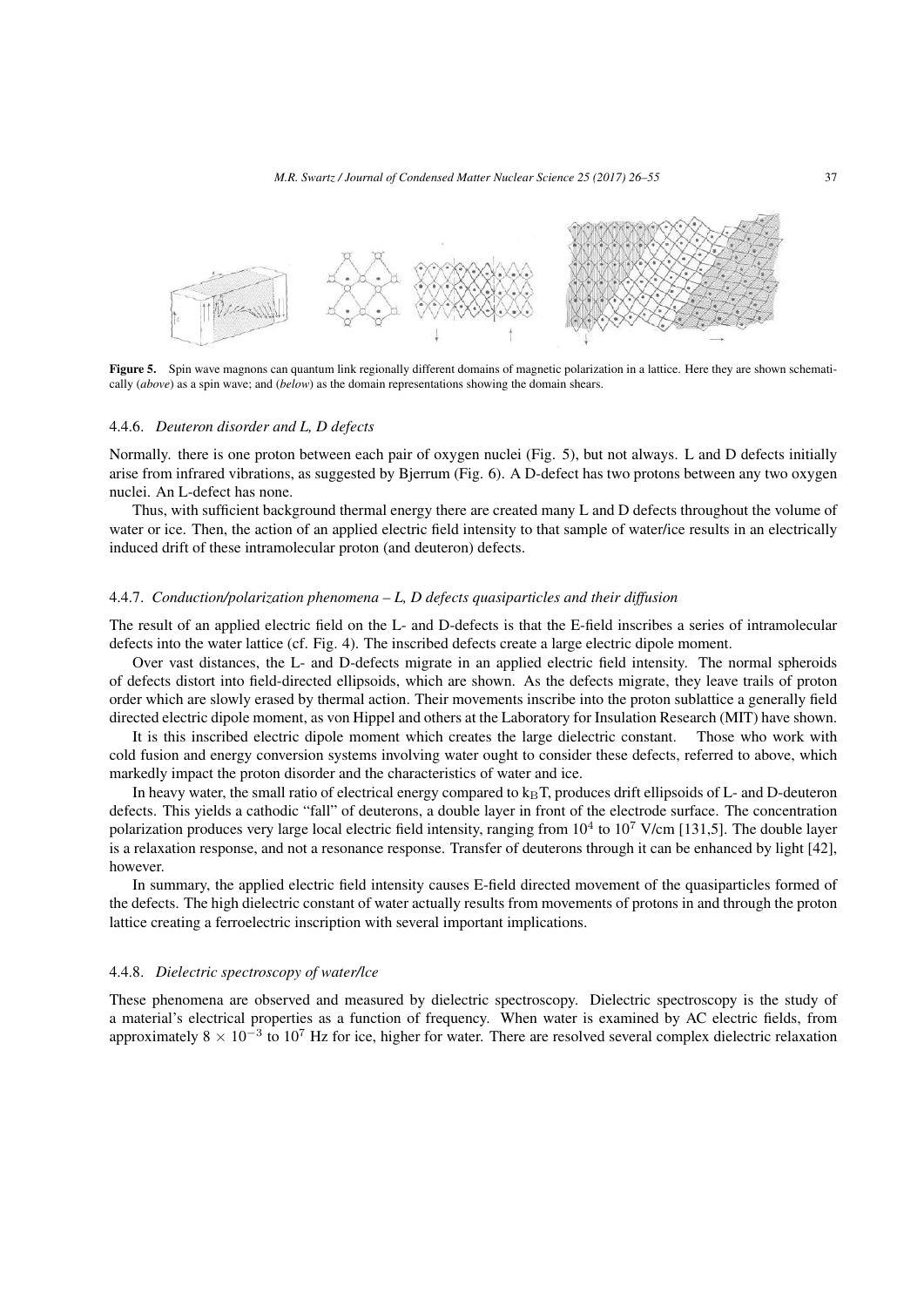

Figure 6. Schematic showing the deuteron flows at a cathodic electrode metal surface. The solution is to the left. At the metal surface, several components of deuteron flux must be considered; entry into the metal (*J*E), movement to gas evolution (*J*G), and an extremely tiny loss by potential fusion reactions  $(J_F)$ .  $J_{IP}$  is a pathway afforded with a metamaterial [163].

spectra resulting from the proton sublattice and the movements of L- and D-defects (e.g., confer Fig. 6). Even the "purest" Ice  $1<sub>h</sub>$  has seven (7) discrete subspectra (not all are seen in Fig. 7). More information is in IE [115] and von Hippel's texts [126–128].

The largest ("major") subspectrum (previously, formally called spectrum #3) of water and ice is most related to the classic "dielectric constant." It does not result from water molecules spinning like tops as is popularly supposed. Also it does not result from rotation of the water molecules, as is also popularly supposed. In fact, it could never



Figure 7. This graph shows the theoretic results of a sudden catastrophic active media (CAM) desaturation of a palladium electrode with respect to deuterons. As the palladium heats up (in positive feedback), the solubility of the D in it decreases, leading to a massive falloff of the fractional saturations (D/(PdD) % defined as  $\Gamma_D$ ). This drives the deuterons by the CAM catastrophic desaturation into the vacancies which are the site of the LANR reactions. The time constants,  $\tau_c$  and  $\tau_e$ , and the other variables, are discussed further in the original paper [135,136].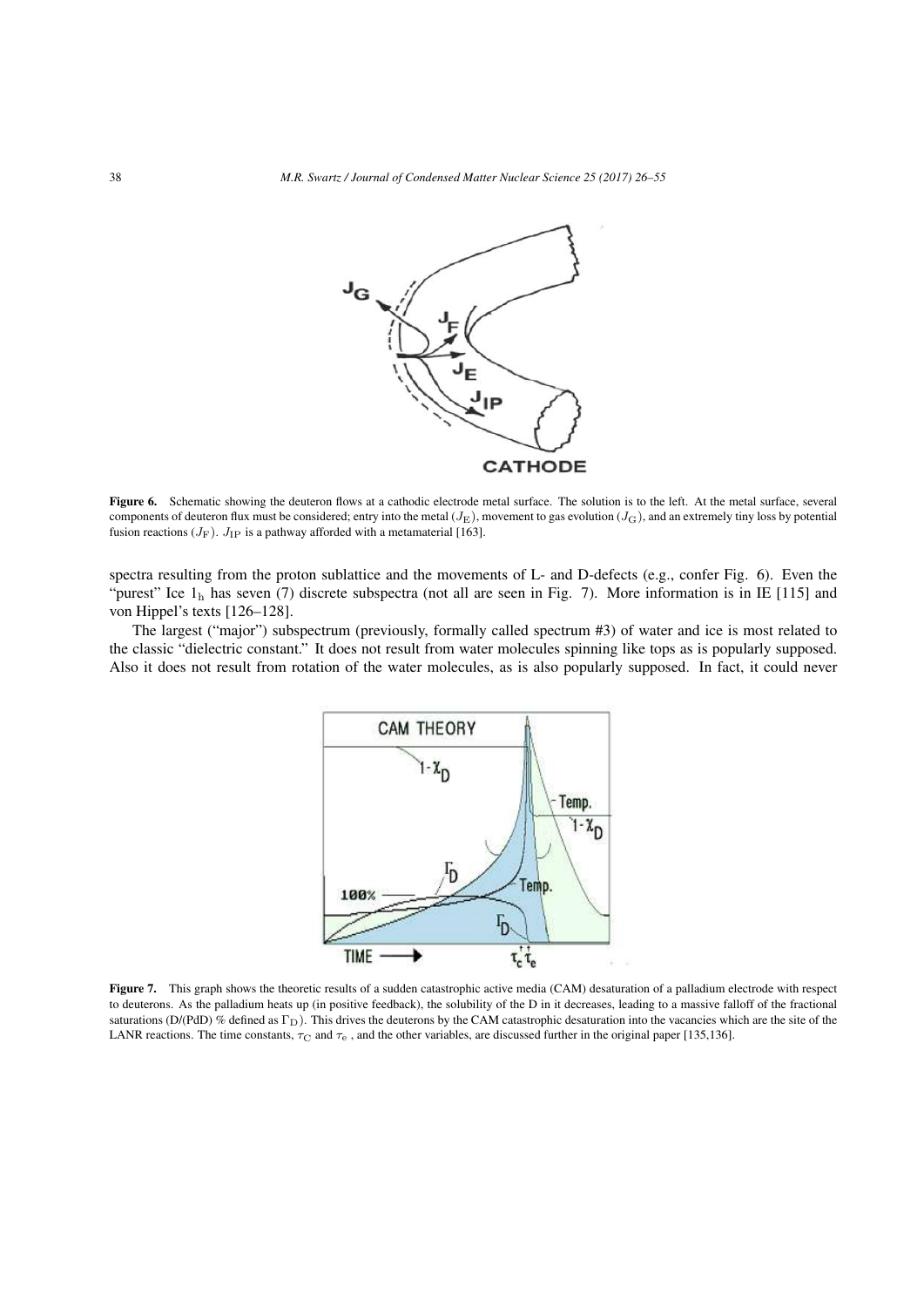result from either because the ratio of the hydrogen bond energy to the thermal energy is so large that the bonds are stable. Simply put, the structure of water and ice are too energetically bonded and energy-expensive to enable the l3.5 kcal/mol required for any such rotation, or the 18 kcal/mol required to rip a water molecule out of an intact lattice.

Hence the high boiling point of water. By contrast, the high dielectric constant of water actually results from movements in the proton sublattice, that result from the electric field-directed movement of defects in the proton sublattice.

## 5. Collective Excitations

In contrast to quasiparticles, collective excitations result from aggregate behavior (of the lattice, or dielectric, or even plasma) and bear no resemblance in any way to the aggregates components and constituent particles. Some involve motion of many physical particles linked in space, like phonons or plasmons, that are from atomic and electronic motions within the crystal lattice, itself.

How they are connected determines if it is simply incoherent collective, or truly coherent collective excitations.

#### 5.1. Collective excitations – Phonons – Quantizations of mechanical lattice vibrations

The first example of a collective excitation is the phonon. A phonon results from the coherent vibrational motion of the locoregional periodic atoms comprising the crystal lattice. Phonons occur widely because all lattices, in which the energy is invariant under a rigid translation of the entire lattice, must have at least one acoustic mode (sound wave) with resultant collective, coherent, oscillations of the crystal lattice. Unlike fermions, phonons are bosonic quantized lattice vibrations meaning that an arbitrary number of phonons can be excited in each phonon mode.

In successful LANR, there are enough phonons (lattice vibrations) to act coherently, to enable coherent energy transfer (from where the excess heat arises for the just-formed high energy helium excited state to shed *∼*20+ MeV to the lattice  $[6,144-147,149,156-162]$  as the He<sup>4\*</sup> returns to the He<sup>4</sup> ground state. Hence the "excess heat". Ergo, it is the lattice – and specifically phonons – that open up the new pathway.

#### 5.2. Collective excitations – Plasmons – collective excitation quantum of plasma oscillations

Plasmons are the quanta of plasma collective oscillations and excitations. They can occur both in lattices and in electron gases and plasmas where all the electrons oscillate synchronously with respect to all counter-ions via Coulomb interactions. Plasmonics goes even further and uses optics and nanoelectronics to make novel devices. However, present plasmonic devices suffer from ohmic loss and electron-core interactions [177].

#### 5.3. Collective excitations – spin-wave magnon in a lattice

Spin wave magnons are quantum magnetic spin waves collectively excited in the crystalline lattice. They exhibit new degrees of freedom as they arise from the interaction of the electrons' magnetic spin structure (already a quasiparticle) with the crystal lattice within which it sits. The result is the quantum spin wave (Fig. 5) [178,179].

## 6. Higher Order Quasi-particles of Collective Excitations

Unlike quasiparticles, collective excitations result from the ORGANIZED aggregate behavior within the object (usually a lattice). A coherent collective excitation is one which is united and forms an entire uniform constant phase relationship.

Examples are given in Table 1 and below.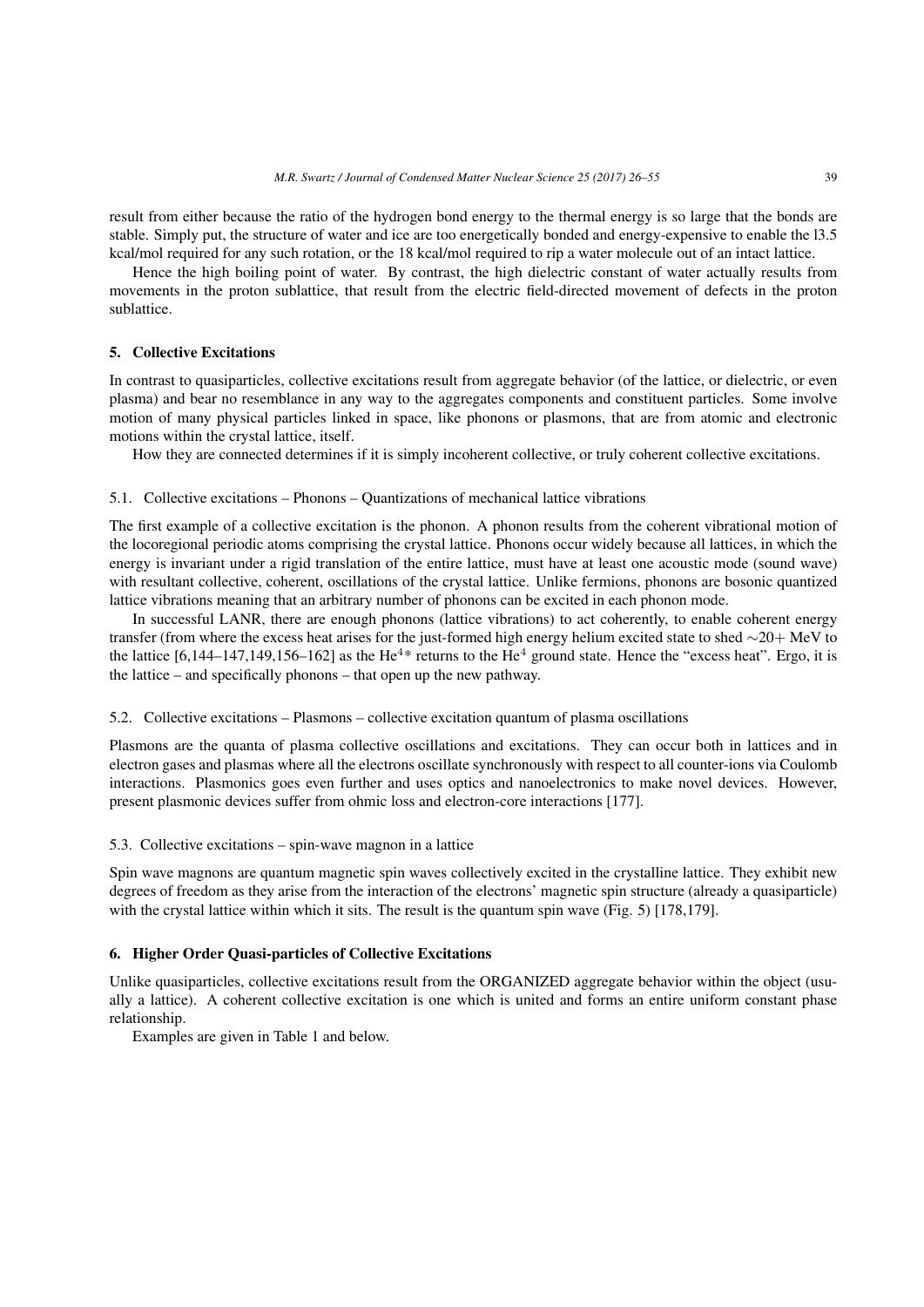## 6.1. Quasiparticle avoiding collective excitation – Mössbauer effect

The first example is the Mössbauer effect [167–175] which works by coupling iron nuclei in the crystal lattice by with the iron atoms' electronic s-orbitals. The Mössbauer effect is recoil-free emission and absorption of gamma radiation by a nucleus contained in a solid lattice. Although momentum is conserved, the entire lattice coherently is involved in the excitation and/or de-excitation. In the Mössbauer effect, the lattice as a whole recoils and thus the recoil energy is very well defined with no phonons involved, and thus (inaccurately) called "recoil-free". Importantly, this leads to very narrow line-widths (with a *<sup>Q</sup>* of *<sup>∼</sup>*10<sup>14</sup> vs. a laser with a *<sup>Q</sup>* circa 1010). This is important to CF/LANR in that it absolutely demonstrates the existence of nuclear coupling to the lattice by demonstrating conclusively that the nucleus is connected to the lattice through the s-orbitals, which do not go to a probability of zero at the nucleus.

## 6.2. Complete theory of CF/LANR

#### 6.2.1. *Quasiparticle enabling collective de-excitation*

Successful LANR begins with loading of the lattice, the kinetics of which can be described by the quasi-1-dimensional model of loading. LANR, after loading, then has at least two coherent excitation/quasiparticles in its successful action. These sections will describe the pathway to successful activity in LANR. What is described here is a multistep process to LANR.

Then there occurs a coherent excitation involving the catastrophic active media forming deuteron flux and very rapidly filling of the vacancies (CAM theory). Under some circumstances, as discussed by Takahashi, Scott and Talbot Chubb and others, there can occur in the lattice the formation of excited helium 4  $(^{4}He*)$ . Finally, in the fourth irreversible step there is the de-excitation through the PHUSON coherent particle [161]. These steps, and the energy levels explain the observations of LANR – including the excess heat, and the lack of significant emissions.

#### 6.2.2. *CF/LANR first requires loading*

As discussed at ICCF-4, we suggest a series of reversible reactions which lead up to a final irreversible step. The series includes an intermediate state which is called apo- ${}^{4}He^{*}$  (meaning that which occurs before the  ${}^{4}He^{*}$  is seen). apo- ${}^{4}$ He<sup>\*</sup> is on the way to becoming the excited helium state,  ${}^{4}$ He<sup>\*</sup>, located about 22 MeV above the ground state of helium. If the conditions are perfect,  ${}^{4}He*$  can then become de novo  ${}^{4}He$  and heat the lattice, where it appears as "excess heat". If successful, then in the highly loaded lattice (n D within the Pd, which is ignored in this equation):

n D 
$$
\Longleftrightarrow
$$
 apo  $-{}^{4}\text{He}^* \Longleftrightarrow {}^{4}\text{He}^* \longrightarrow {}^{4}\text{He}. + \text{``excess heat".}$  (5)

*Step 1* – (a reversible step) Loading of palladium by deuterons

The LANR reaction begins in the extremely difficult-to-achieve highly loaded Group VIII lattice. There is a critical content of loaded Pd for activity, generally described as a requirement of >*∼*0.85 (McKubre, Tanzella and others [6]). Understanding this system requires continuum electromechanics and not electrochemistry.

### 6.2.3. *CF/LANR requires deuteron flux*

Deuteron flux is examined here by the quasi-1-dimensional model of loading which shows that conventional "electrolysis" is WRONG and a "red herring", and is why many have trouble achieving successful LANR. The Q-1-D equations [140,141] show the way to optimal results. These equations explain some of the difficulties *∼*1989+ and they DO NOT DEPEND upon equilibrium conditions, and in fact they make successful predictions (both unlike the relatively useless Nernst equation).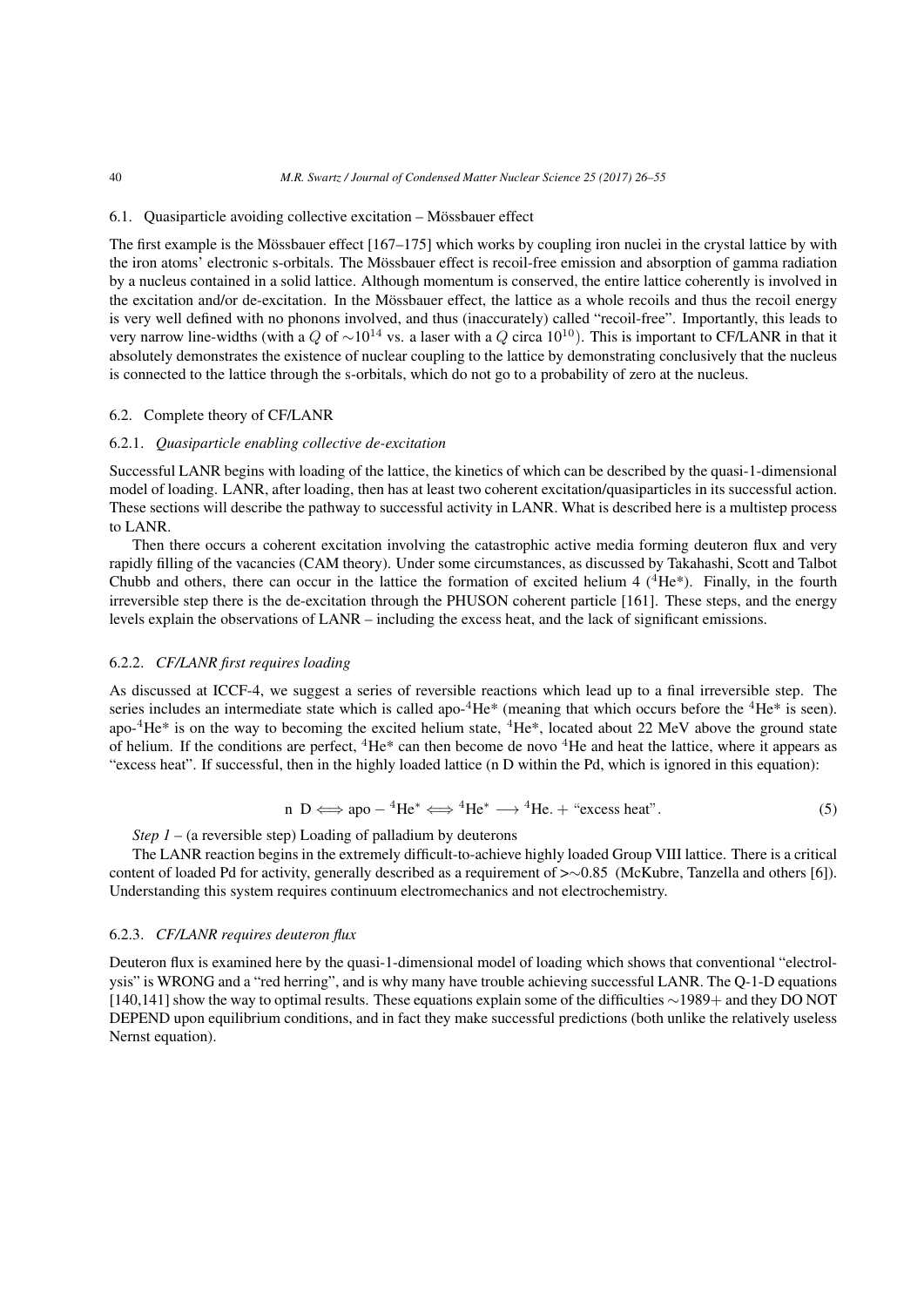Figure 6 shows a metal surface and several components of deuteron flux. They must be considered, including entry into the metal  $(J_E)$ , movement to gas evolution  $(J_G)$ , and an extremely tiny loss by potential fusion reactions  $(J_F)$ . *J*<sub>IP</sub> is a pathway afforded by the high impedance spiral PHUSOR-type LANR component (not to be confused with the Phuson).

$$
J_{\mathcal{D}} = -B_{\mathcal{D}} \frac{\mathbf{d}[D(z,t)]}{dz} - \mu_{\mathcal{D}}[D(z,t)] \frac{\mathbf{d}\Phi}{dz}.
$$
 (6)

Equation (6) describes the flow.  $J_D$  is the flux of deuterons,  $B_D$  is their diffusivity, and  $\mu_D$  is their electrophoretic mobility. The deuterons can enter the metal forming a binary alloy. Deuterons which enter (load) into the palladium lattice drift from shallow to deeper sites within the palladium, obstructed by ordinary hydrogen at interfaces and grain boundary dislocations. The quasi-1-dimensional model begins with the Navier–Stokes equations which ia also used to describe flow for fluids and other materials in continuum electrodynamics [5].

Dividing each flux by the local deuteron concentration yields the first order deuteron flux constants,  $k_{\rm E}$ ,  $k_{\rm G}$ , and  $k_F$  (cm/s), respectively. They are linked as follows through Gauss' law and integral equations.

$$
k_{\rm E} = \mu_{\rm D} E - (k_{\rm G} + k_{\rm F}).\tag{7}
$$

This shows absolutely clearly that LANR can be missed by insufficient loading, contamination (affecting  $k_E$ , e.g. by protium), and by the evolution of  $D_2$  gas, which all inhibit the desired reactions. This also shows that the first order deuteron loading rate equation teaches that the deuteron gain by the lattice depends on the applied electric field *MINUS* the loss of deuterons from gas evolution ( $k_G$ ) and fusion ( $k_F$ ) (consistent with conservation of mass).

Furthermore, when the deuteron flux equation is modified by the Einstein relation, the first term now has geometric, material factors, and the ratio of two energies (the applied electric energy organizing the deuterons divided by  $k_B T$ , thermal disorder).

$$
k_{\rm E} = \frac{B_{\rm D}qV}{Lk_{\rm B}T} - (k_{\rm G} + k_{\rm F}).
$$
\n(8)

The modified deuteron flux equation reveals how competitive gas evolving reactions destroy the desired reactions, and how the ratio of the applied electric field energy to thermal energy  $(k_BT)$  are both decisive in successful LANR experiments.

=>In CF/LANR, despite these unimpeachable equations, the mathematics is surprisingly ignored by most, especially those who fail repeatedly. Also usually ignored is the requisite condition of the loaded lattice, how it loads, its variants and noticing that the desired reactions do not occur at robust levels in their absence.

## 6.2.4. *CF/LANR requires CAM-driven deuterons and Anderson focusing*

In Pd–D, the key movements on the "road" to successful "cold fusion" (i.e. LANR) begin with the D within the highly loaded Pd. The deuterons are driven by catastrophic desaturation following local temperature increase. This desaturaton, and the rise time to produce by positive feedback, are described by the CAM (catastrophic active media) model. Briefly, after loading (Step 1), there can – under some conditions – occur Step 2 which is the CAM-driven filling of vacancies.

Step 2 - (a reversible step) CAM formation of apo-\*He<sup>4</sup> in hyperloaded Vacancies

In summary, the CAM reactions drive the loaded deuterons to the vacancy sites. Equation (9) notes that Takahashi has denoted that clusters of 4 and 6 may also especially enable these desired reactions.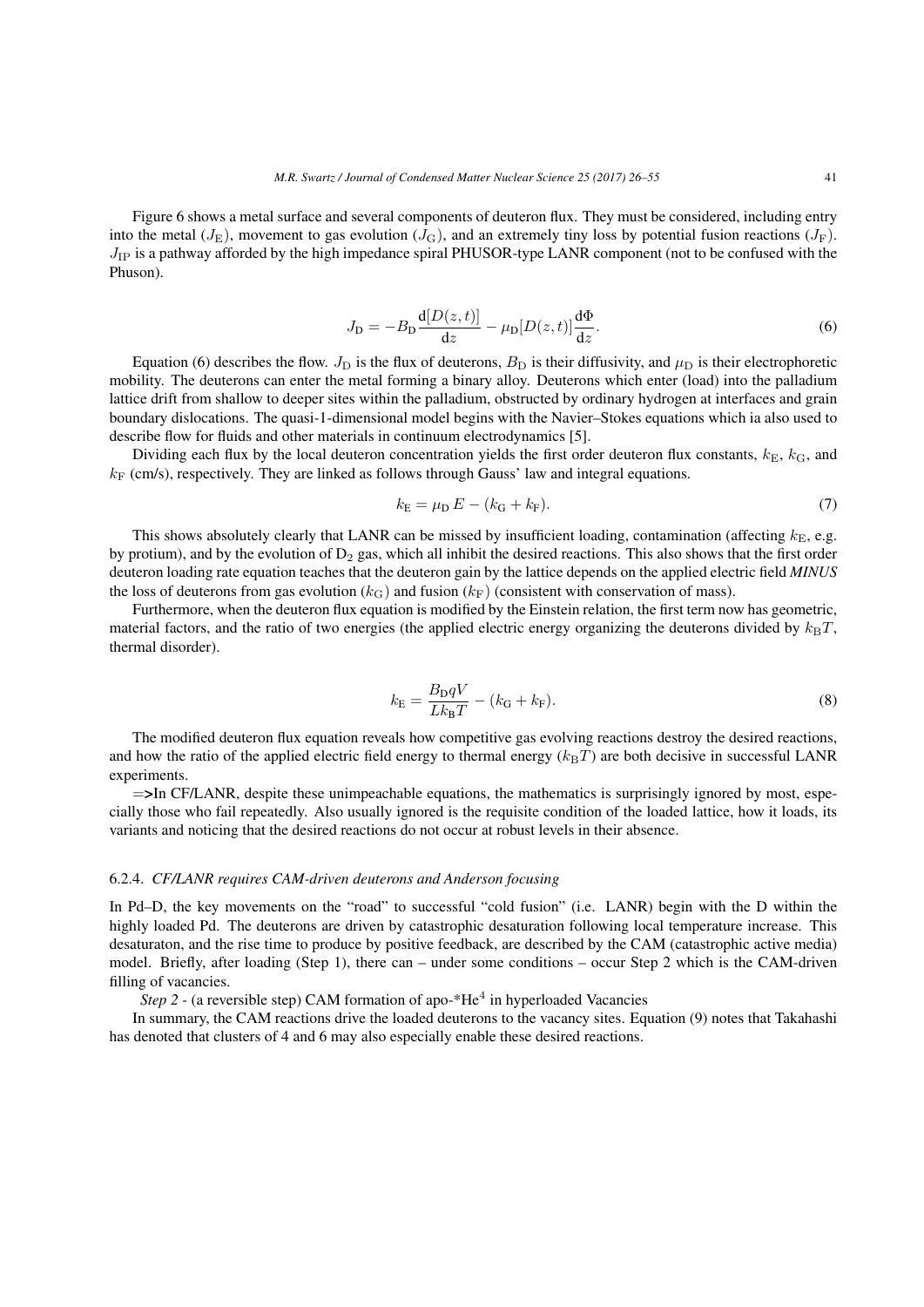$$
nD[D + D + D + P] \iff 4D(H)/TSC \text{ and } 6D(H)/OSC \text{ (Takahashi[149])} \iff apo - {}^{4}He* \tag{9}
$$

The Catastrophic Active Medium (CAM) model [135,136] of LANR considers the deuteron solubility in, and the unusual solubility–temperature relationship with, palladium. The complete model involves the saturation of the Pd by D. This is the expected full amount that can be contained therein, and is a function of temperature. The fractional saturation and its interactions with the phonons and the interstitials and vacancies within the palladium better explain how LANR works. Unlike most metals [91,94] characterized by low solubility (*∼*one deuteron per 10,000 metal atoms), the deuteron solubility in palladium is quite large and decreases with temperature. The CAM model first treats the metallic Pd lattice, into which isotopic fuel is loaded, like a vase for the D (emphore, from *amphora*), and follows the changes in partial saturation of the Pd with D.

Second, the model adds in the fact that the Pd is an active medium capable of rapid desorption of deuterons, with recruitment potential of even more deuterons. This can happen in a paroxysmal and catastrophic way with feedback effects. This has a profound impact on increasing deuteron recruitment, which means the increase of heat produces even more suddenly available deuterons by desorption of D from the Pd (positive feedback [135,136]).

Third, the model reflects that the metallic Pd lattice is heterogeneous, and the model considers *all* types of sites in which the intraelectrode deuterons can reside, including deeper traps supplementing the octahedral and tetrahedral sites. Most importantly, the model documents that the loaded Pd is an active medium capable of rapid deuteron desorption and redistribution (shown in Fig. 7 by *τ*<sub>C</sub>), and that there can also be movements into vacancies by Anderson focusing (a solid state effect which focuses D flux into vacancies).

It is the movement of deuterons from throughout the loaded palladium to the active sites that begins the LANR process, and it is augmented by feedback, by phonon-flux coupling, and by the confinement (discussed in the CAM theory from ICCF-4 when the nuclear active site was first introduced). A partial CAM computer model (from ICCF-4) relating the normalized deuteron fugacity, temperature, and the fractional saturation (Fig. 7) shows the relationship of loading, deuterium, and temperature within the cathode. This has been shown to be qualitatively consistent with some experimental observations, as confirmed by Martin Fleischman after ICCF-4.

The model shows that although the deuteron fugacity (Θ<sub>D,Pd</sub>) (where fugacity is related to the deuteron pressure [131,133]) rises slightly, thereafter the deuteron saturation curve in Fig. 7 falls rapidly for the loaded palladium. There is a 7-fold decrease in deuteron content from 5 to 50*◦*C. Prior to destruction of the lattice through cracks and dislocations and rupture, this desaturation creates an increase in the intrinsic pressure (fugacity) which follows the intraelectrode deuteron flux from redistribution. Because of the fractional saturation-temperature effect, dynamic inversion of  $\Gamma_{\text{D},\text{Pd}}(t)$  occurs as  $\Theta_{\text{D},\text{Pd}}(t)$  and temperature reach crescendo levels.

As a result, after sufficient time, the active site (compartment 2) is suddenly and catastrophically "fed deuterons" from the large vicinal volumes of the crystalline palladium lattice (compartment 1), further increasing the likelihood of additional temperature-incrementing reactions. Eventually, however, the crystal lattice is unable to survive intact, and instead the surface energy normally required to prevent the palladium from escaping, becomes insufficient and the reactants continue to move from their normal sites to accumulate in compartment 2 by the catastrophic reactions and thereby maintain close contact for the desired reactions.

The surface energy required to rupture the palladium prevents the escape of the reactants as they continue to accumulate by the catastrophic reactions and thereby maintain close contact for the desired reactions. Positive feedback comes from the catastrophic behavior secondary to the saturation–temperature relationship. However, when the internal pressures are able to exceed the energy needed to create fresh new surfaces in the palladium, leakage then occurs and the sample becomes, at best, locoregionally inactive.

Simply put, there is injection of deuterons into the vacancies by the sudden catastrophic desaturation of highly loaded Pd. That is followed by a quasiparticle which drives the desired reaction by coupling to the lattice.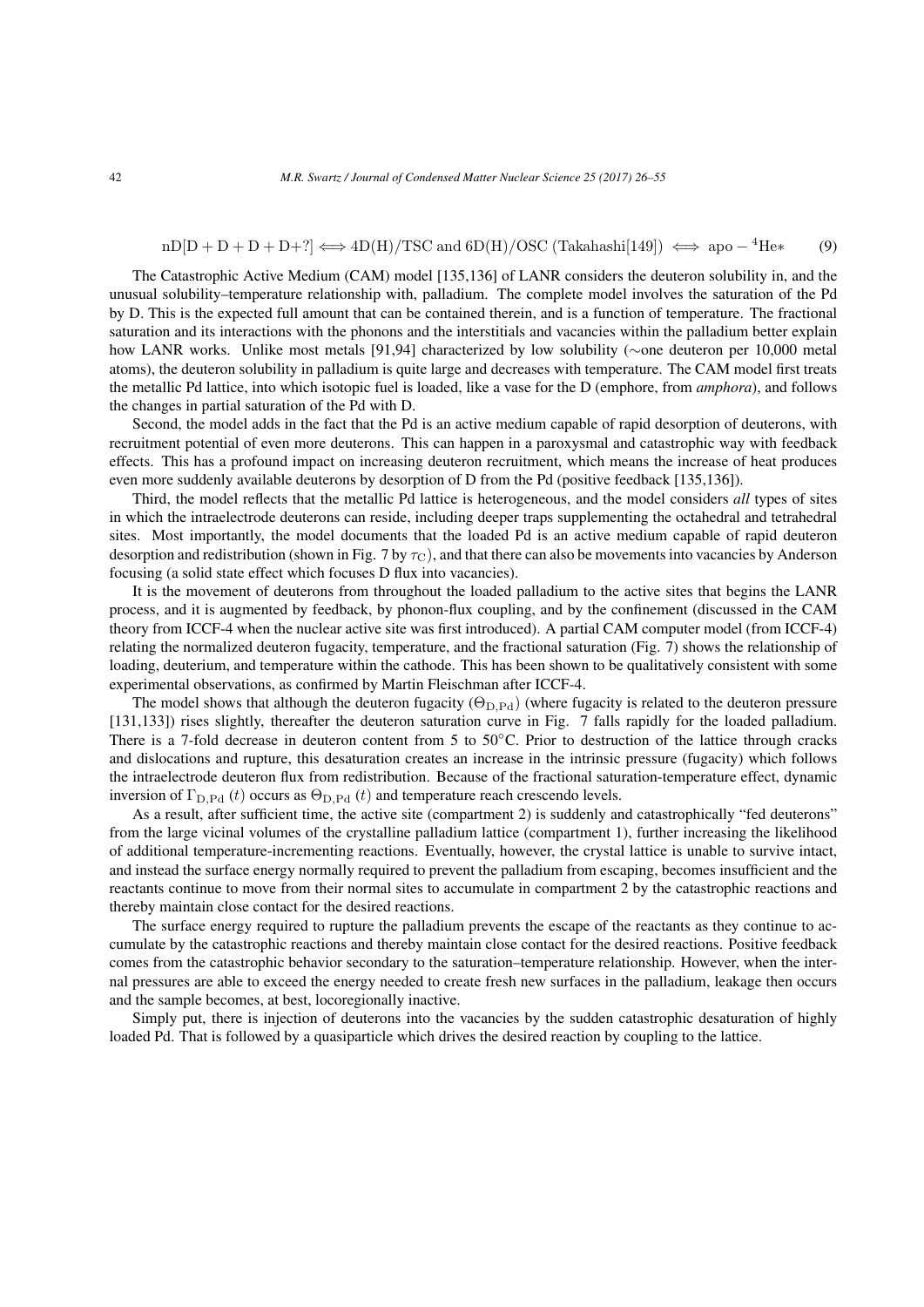#### 6.2.5. *Band states, Bose–Einstein states*

$$
apo^{-4}He^* \Longleftrightarrow {}^4He^*.
$$
 (10)

The lattice enables this reversible reaction through internal conversion (Talbot and Scott Chubb [152–155]). The critical reaction proceeds and is described by either Band States and/or Bose–Einstein states, and other interaction models. It is enabled by the collective excitations of phonons. In addition, it is reasonable to assume that conditions may enable formation of <sup>4</sup>He<sup>\*</sup> if and when there is sufficient activation energy (Cravens, Letts, Swartz) [16,23,24,42].

#### 6.2.6. *The Phuson quasiparticle enables coherent collective de-excitation*

The coherent means of excitation of the lattice, the Phuson [161], enables LANR by coherent transfer of energy from <sup>4</sup>He\* to the lattice. Understanding LANR from this point of view requires closely studying the PHUSON, which is the coherent "particle" of the PHUSON theory. Simply put, the phusons, coherent excitation objects/particles cooperatively transfer energy from the megavoltage energy of the  ${}^{4}$ He ${}^{*}$  to the lattice. There results: lattice heating ("excess heat") and de novo <sup>4</sup>He. As discussed in the original paper, the PHUSON theory has a mechanism which incorporates the observed products, and the energy levels to all those branches. As a result, it succinctly explains the differences in observed outputs, including the observed "excess heat" as *T* rises. It also explains the different branches observed near room temperature ("LANR") and at hot fusion temps. The PHUSON theory of LANR has a mechanism which has been, and can be, used to make more reproducible experiments and systems.

*Step 3* – (an irreversible step) De-excitation by Phuson to  $He<sup>4</sup>$ 

<sup>4</sup>He<sup>\*</sup>(via PHUSON – coherent transfer (Swartz)) 
$$
\Rightarrow
$$
 <sup>4</sup>He. (11)

In this step, there is a critical IRREVERSIBLE (*∼*20 MeV) transition that is coherent by PHUSON, enabled by phonons, as Hagelstein has described lossy spin bosons [190–194], and (as will shortly be shown) magnons [77,79].

There are many factors that contribute to increase the likelihood of possible fusion: electrical charging of the cathode to a high negative voltage, the deuteron band structure, Bloch-symmetric Bose–Bloch condensates, plasmon exchange, electron screening, and the increased effective mass of the deuterons due to polarons which occur in the crystalline lattice and other dielectrics used.

The coherent de-exciting PHUSON enables the massive energy loss by way of lossy spin bosons processes involving phonons and (as we have shown at ICCF18) magnons. Hagelstein incorporates the optical phonons in his theory. Swartz at ICCF20 has shown these to also include acoustic phonons [69].

The PHUSON cooperatively transfers energy from the megavoltage energy of the  ${}^{4}$ He ${}^{*}$  to the lattice in a process which is consistent with conventional physics, and where it appears as "excess heat" [161,162]. The temperature rise occurs as the acoustical and optical phonons become unable to carry off all the momentum and excess energy of the reactions.

Phonon de-excitation modes apparently produce transitional times significant for enabling  ${}^{4}He^{*}$  to  ${}^{4}He$  transitions which involving recruitment of sufficient numbers of lattice sites and their associated phonons. After adequate containment time and flux, there is near commensurate amount of excess heat observed in LANR, with the "ash" which is de novo He<sup>4</sup>. This process is the unique feature that allows LANR to occur with energy transfer to the lattice.

Specifically, the PHUSON theory explains why there is a relative absence of strong neutron and gamma ray emissions in LANR. The gamma emission branch from the excited state of  ${}^{4}$ He<sup>\*</sup> is actually spin-forbidden for both hot and cold fusion. However, at higher hot fusion temperatures the restriction is lifted slightly so that some gammas are seen,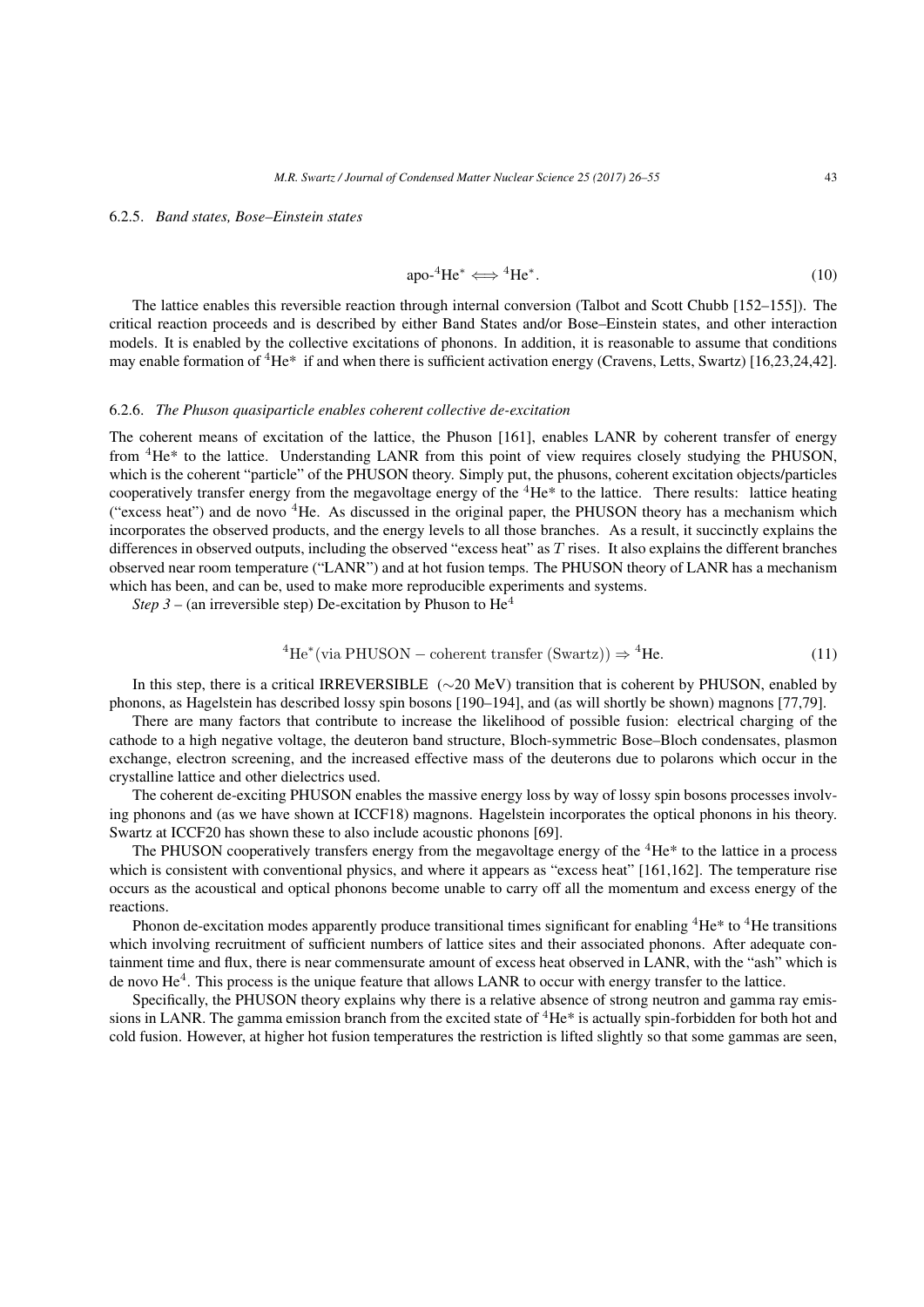and not zero. This spin-forbiddenness of gamma emission is therefore consistent to what is seen for both hot and cold fusion.

The PHUSON theory correctly describes the relative absence of neutrons emissions in LANR. The only nuclear branches available are those whose band gaps are surmountable by the available activation energy (limited by the ambient temperature and incident radiation). The neutron emission branch is more than 1 MeV above the first excited state ( ${}^{4}$ He<sup>\*</sup>). Hot fusion has large activation energies available (it is "hot"). LANR does not. In LANR, given the actual much smaller amount of thermal energy,  $k_BT$ , available for LANR ( $\sim$ 1/25 eV), absence of adequate activation energy decisively means that that branch is NOT available, as it is for hot fusion. Neutrons are not observed, helium 4 production is in its stead [161,162].

Attention is directed to the fact that the PHUSON theory incorporates the observed products, and the energy levels, which explains the branching ratios based on, and explained by, thermal energies available [161]. It also explains the origin of the excess heat in active LANR systems. The corollary is that the Phuson is a quasiparticle of collective de-excitation observed in high impedance PHUSOR-type CF/LANR systems, and it is quite capable of amplifying incremental power gain significantly.

## 7. Other Higher Order Systems

Although they are not all related to CF/LANR, some are, and these other higher order systems demonstrate how understanding quasiparticles and collective excitations explain much in physics and material science.

7.1. Quasiparticles of collective excitation – exciton–polaritons, phonon–polaritons, and plasma polaritons

The first example in this higher order categorizations are exciton–polaritons, phonon–polaritons, and plasma–polarons which are quasiparticles of a photon interacting with exciton, phonon, or plasmon, respectively, each arising from collective excitations of a material.

7.2. Quasiparticle of collective excitation – plasmariton – a dressed photon consisting of a plasmon and photon

Another example of a higher order quasiparticle is a plasmariton, which is a photon coupled with both a second optical phonon and a plasmon, a collective excitation.

## 7.3. Quasiparticle of collective excitation – spinon – quantum spin fluids

Spinons are quasiparticles produced in quantum spin liquids and in rare minerals like Herbertsmithite (Fig. 8) that exhibit magnetic spin liquid states. Herbertsmithite (ZnCu<sub>3</sub>(OH)<sub>6</sub>Cl<sub>2</sub>, Mohs hardness ~3.5, 3.76 g/cm<sup>3</sup>) has that magnetic anomaly beneath its light-green blue color.

Both it, and its synthetic form, have a Kagome lattice structure, named for the Japanese weaving pattern of repeating triangles, and demonstrate a quantum spin "liquid" in that their domains are neither ferromagnet nor antiferromagnet and instead have "constantly fluctuating scattered orientations". Because of lattice interactions, the magnetic fields are unable to settle into a lowest energy alignment, and must constantly change the direction of their local magnetization. This is confirmed indirectly by neutron scattering.

## 7.3.1. *Coherent quasi-de-excitation – magnetic Phuson (2nd OOP) enables LANR and is a second pathway for de-excitation*

There is another coherent de-excitation possible in LANR systems, elicited by an applied magnetic field intensity. Previously, magnetic [15,52,97], and radiofrequency electromagnetic [14] effects have been reported in aqueous LANR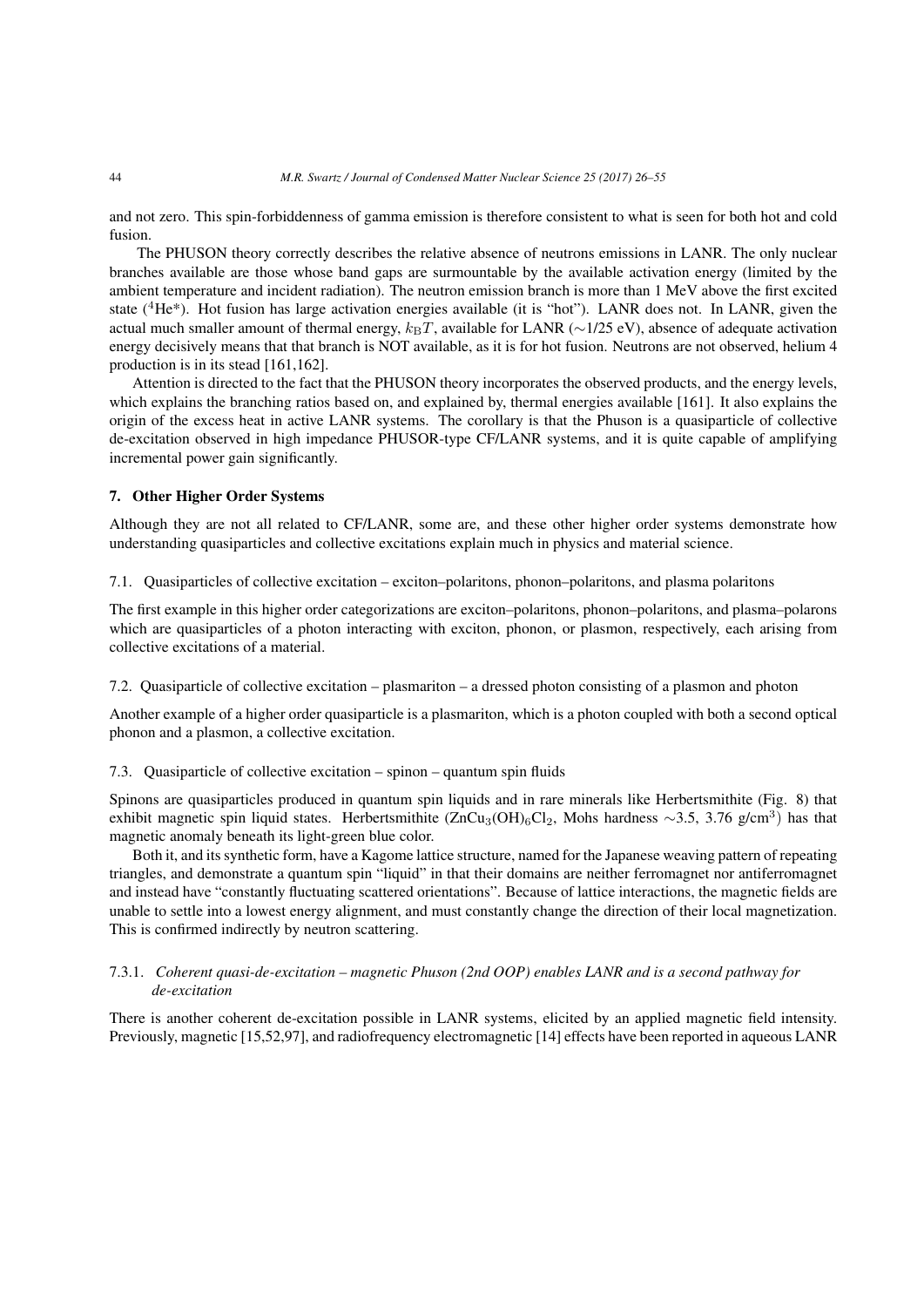

Figure 8. Herbertsmithite containing spinons which demonstrate quantum spin liquids with constantly fluctuating domain magnetic orientation.

systems. In aqueous LANR systems, steady magnetic fields have a small effect which may be inhibitory, especially if perpendicular to the direction of the application of the applied E-field intensity.

Astonishingly, it was discovered that for some magnetic interactions with nanostructured LANR systems [77– 79], there is also enhanced improvement of LANR (which occurs at the same time as the applied magnetization and therefore here is called "synchronous"). Also, there is improved LANR excess heat output which also appears later, after the onset of magnetization (since it occurs long after the magnetization when there is no extrinsic magnetic field intensity applied, it is called a "metachronous" effect) and is long-lasting. This was the first evidence of a fractionated high magnetic field intensity producing activation and rejuvenation of nanostructured LANR material, rejuvenating the output to higher levels.

Importantly, as Fig. 9 shows, there results an increase in excess energy gain, and increased incremental power gain, over ordinary LANR. The application of dH/dt created an increase of 4–10 times the peak power gain over conventional LANR with the same system.

The peak power gain of such treated NANOR<sup>(R)</sup><sub>S</sub> (M-NANOR<sup>(R)</sup><sub>S</sub>) ranged from 22 to up to ~80 times input electrical power beyond the ohmic thermal control, as determined by calorimetry.

Pertaining to this paper, there are both synchronous and metachronous impacts after a repeatedly pulsated ("fractionated") magnetic field intensity, both associated with strong evidence of two (2) OOP manifolds [79]. The second OOP is evidence of a second method/means of coherent de-excitation for successful CF/LANR. The first OOP (as described in the literature in the absence of an applied H-field) is enhanced, and in addition the second OOP makes the entire system make even more excess heat, far beyond that expected in the absence of the H-field, making the system quite improved.

The high intensity fractionated system induces a serious secondary E-field as discussed [79], and is even capable of destroying some circuits.

# 7.3.2. *NANOR*<sup>(R)</sup>-type CF/LANR components

Previously, all LANR systems and the NANOR<sup>(R)</sup>s had shown a single optimal operating point manifold for excess heat operation, <sup>4</sup>He production, and other products. Today, that is no longer accurate, or adequate as an engineering principle, because even after a single treatment to a high intensity fractionated magnetic field, there arise two OOP manifolds. The new one is at higher input electrical currents to the NANOR, and is located to the "right" of the conventional LANR OOP.

Although LANR has a first stage mediated by phonons within the loaded lattice, there is a magnetically coerced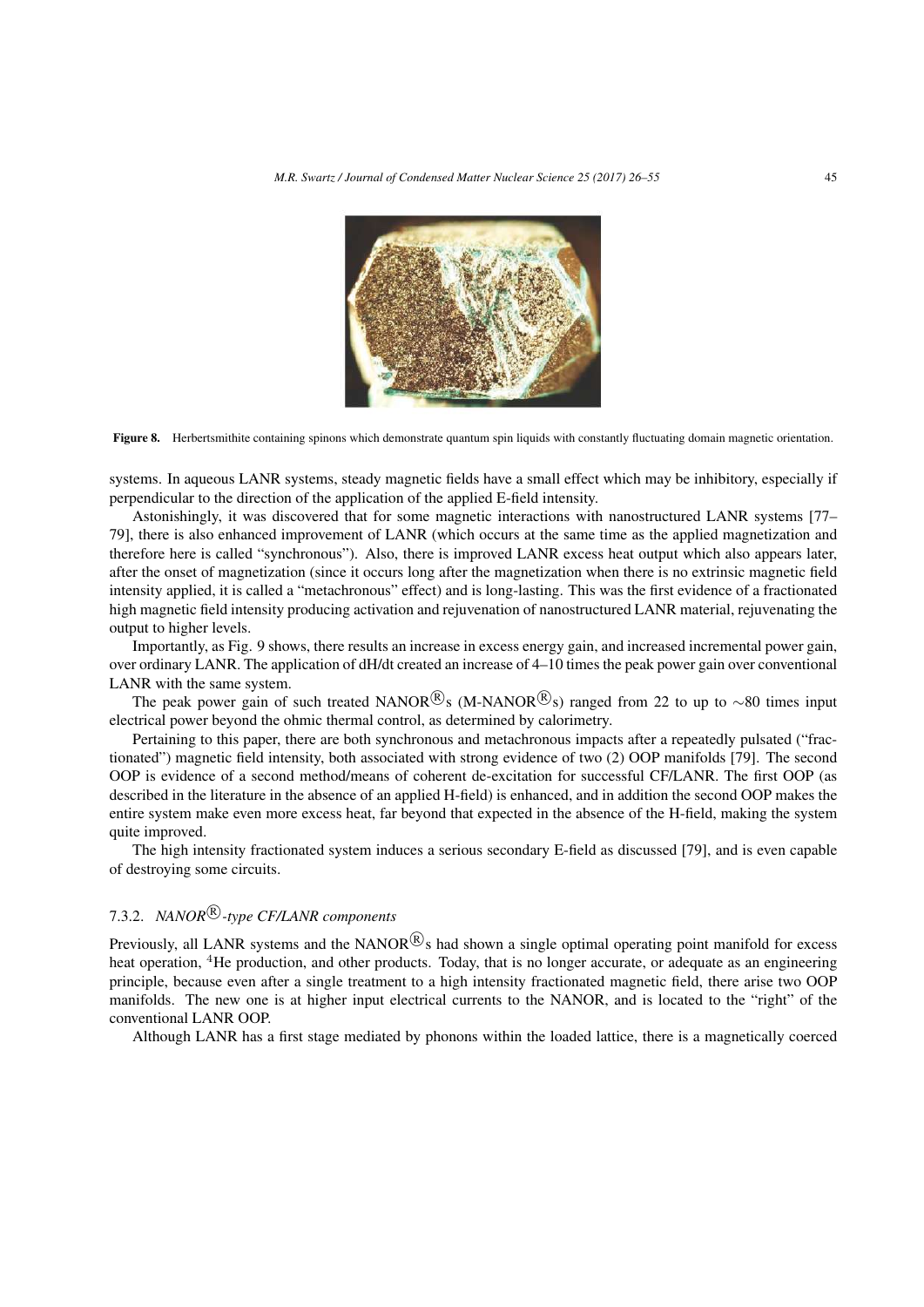

Figure 9. Optical operating point manifolds of LANR, and with and without application of large magnetic field intensities shown against the ohmic control ("normal"). Shown are both synchronous and metachronous results of the applied H-field. A new second ("d*H*/d*t*-enhanced) optimal operating point appears ("M-OOP") appears DURING the application of the field, heralding a new LANR pathway.

second stage, which we believe may be mediated by magnons or interactions of phonons with the magnetization field. Magnetization, alignments of magnetic domains, which are observed in such treated NANOR-type components (called "M-NANORs"; [77,79]).

Figure 10 shows curves which plot the electrical input power, at four different input electrical power levels, and the calorimetric responses of both the ohmic control and the preloaded NANOR<sup>(R)</sup>-type component. Four complete cycles are shown. The *x*-axis represents time. The *y*-axis on the left-hand side represents electrical input power in watts. The  $y$ -axis on the right-hand side represents the amount of electrical energy delivered at input, and then released (both the normal electrical dissipation consisting of *VI*, and the excess heat from CF/LANR).

Those curves (on the right hand side axis) represent time integration to determine total energy. They thus rule out energy storage, chemical sources of the induced heat, possible phase changes, and other sources of possible false positives. The units of this axis are in joules.

The figure shows the input, and the calorimetry, of preloaded NANOR along with that for the ohmic thermal control used to calibrate the system. Those calibration pulses, used for accuracy and precision checks of voltages and currents and time, are also shown. The inputs to the thermal ohmic control, followed by the preloaded NANOR<sup>(R)</sup>-type component, are shown, as are the calibrated calorimetric outputs for both.

Compare the output for NANOR<sup>(R)</sup>-type LANR component to the thermal (ohmic) control. As can be seen, this semiquantitative calorimetry, itself calibrated by thermal waveform reconstruction, was consistent with excess heat being produced only during energy transfer to the NANOR<sup>(R)</sup>-type LANR component. Notice that the active preloaded LANR quantum electronic component clearly shows significant improvement in thermal output compared to a standard ohmic control (a carbon composition resistor). The graph, taken after the MIT IAP January 2012 class, is representative of the NANOR-type of LANR technology, and it shows quite clearly demonstrated over unity thermal output power from the demonstration-power-level NANOR-type cold fusion (LANR) component.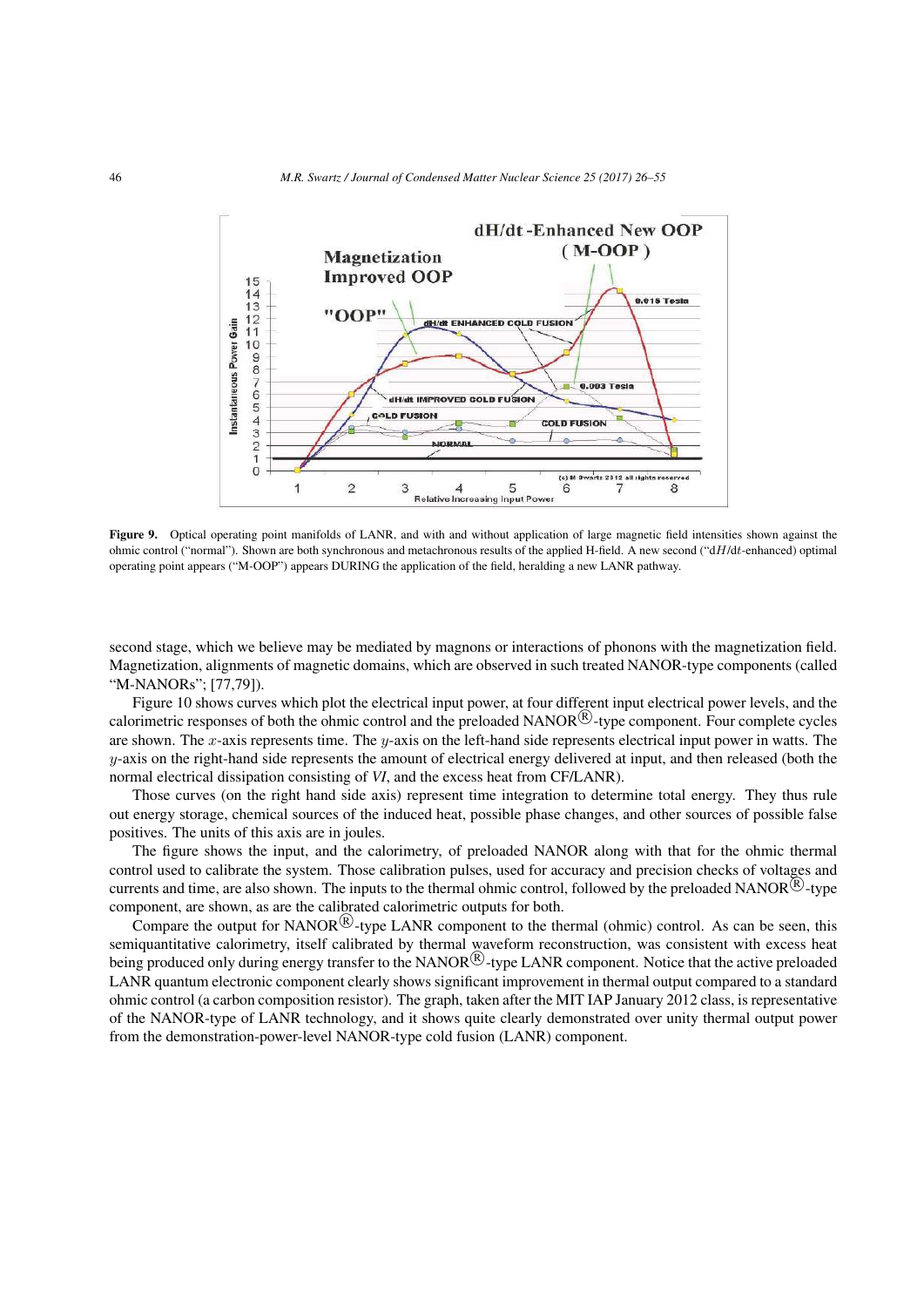

Figure 10. Normal activity of a NANOR<sup>®</sup>-type component – Before magnetic field. The Electrical Power Input and Thermal Power Output of a two terminal NANOR<sup>®</sup>-type component Series 6-33 component, showing the calorimetric response at several input powers, for the ohmic control and the component. "Determined" here means measured using ohmic controls and energy balance. Slightly more than four complete cycles are shown. Notice the exponential fall-off characteristic of such components at the peak output. The electrical input power and energy and output thermal power and heat are shown alternatively both from the ohmic control and the NANOR<sup>®</sup>-type component at several input powers. Note that this component and control was NOT driven in the presence of an applied magnetic field intensity, but only previously had been.

# 7.3.3. M-NANOR<sup>(R)</sup>-type CF/LANR components

The proposed Nanoron is a magnetic quasiparticle in magnetized dry preloaded NANOR-type CF/LANR components which produces a second optimal operating point (second pathway) amplifying incremental power gain significantly. Similar to the Spinor, the LANR Nanoron appears to be a potential magnetic quasiparticle picked up initially by the periodic fluctuations in excess heat that had never been seen before. Experimentally, it was also shown later when we were surprised by the two different responses of a NANOR and an M-NANOR. The pre-d*H*/d*t* NANOR activity (normal excess heat observed for such active components) is shown in Fig. 10. By contrast, the oscillation of Fig. 11 may reflect the existence of this newly observed magnetic quasiparticle. This appearance is similar to phonons which show their reality through specific heat. Here, this quasiparticle shows its existence through changes in sample activity (like Herbertsmithite does with induced magnetization). Figure 11 shows the input power and output heat flow normalized to input electrical power of a self-contained LANR quantum electronic component AFTER it was magnetically treated [79], and magnetized [77]. Twelve complete cycles are shown. Note the absence of an exponential or linear fall-off of peak activity. Notice that the peak power gain oscillates, never seen in previous unmagnetized NANOR<sup>(B)</sup>-type components. This experimental run of a M-NANOR<sup>(B)</sup>-type component was made several hours after a single application sequence of the fractionated magnetic field was delivered. There was no additional H-field applied for this figure. The energy curves are very light, but are there as dotted lines.

There is enhanced improvement of LANR (which is synchronous), and improved LANR which is metachronous and longer-lasting. Notice the exponential falloff of the peak incremental excess power gain in Fig. 10 compared to the unusual behavior in Fig. 11. Specifically, contrast the previous slowly falling response to the more bizarre, not seen before, "oscillation" which occurred after the component was exposed to a d*H*/d*t* field) while in the active mode with an applied E field to activate it (Fig. 11).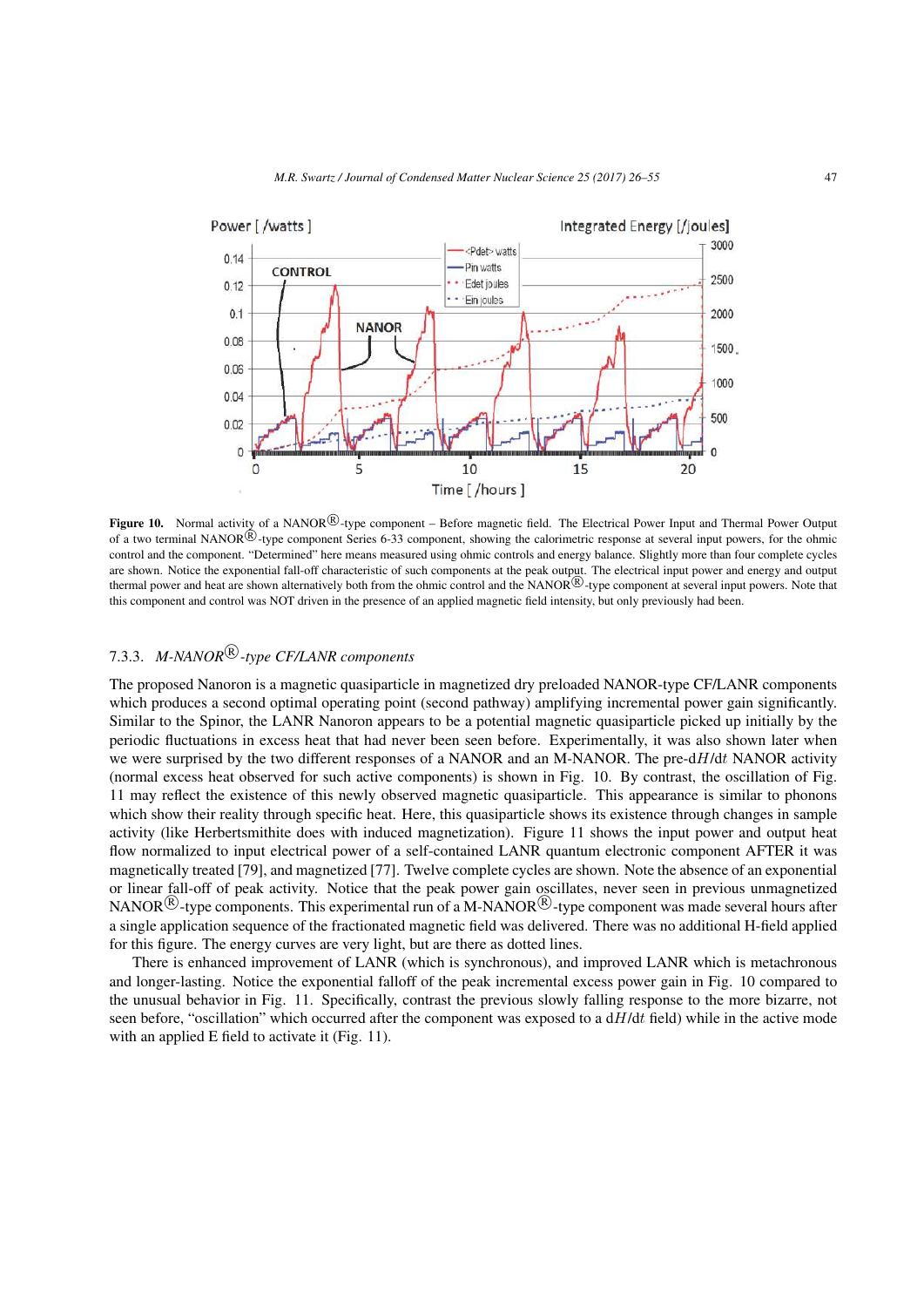

Figure 11. Nanoron – quasiparticle observed as magnetization impact on LANR Activity. Input power and output heat flow normalized to input electrical power of a self-contained LANR quantum electronic component at 124 V peak input voltage.

Specifically, it is important to remember that in Fig. 11, there was no additional H-field applied during the measurements, although a very small, second order H-field is induced in both the components shown in Figs. 10 and 11, by the applied E-field used to activate them.

Similar to the spinon described above, this oscillation of power gain in Fig. 11 may be secondary to a quasiparticle of a coherent de-excitation. We are presently examining an analysis of the force density and homogeneous oscillation frequency using the Maxwell stress tensor [77].

#### 8. Conclusion

Quasiparticles, collective excitations and their higher order quasiparticles of coherent excitations, open up new understanding into material science and engineering. Consider that this brief introduction has not even considered rotons of superfluids, Weyl fermions (Types I and II), dropletons, anyons, and the Bogoliubov quasiparticle from a broken Cooper pair charged electron and hole. There are many more types of quasiparticles, collective excitation and their higher-order particles. They will be examined more, and others sought, in the coming years.

As discussed, from an electrical engineering point of view, quasiparticles, collective excitations and their higher order coherent excitations, discussed here, are also highly relevant to LANR, and in multiple material ways.

Specifically, the L,D-defects, CAM and PHUSON models suggest that quasiparticles and collective excitation have a clear fundamental role in successful CF/LANR. They enable loading of Pd with D, and in that loaded Pd they enable the volumetric redistribution of loaded deuterons followed by high-energy nuclear states returning to their ground state by internal conversion using plasmons, phonons, and sometimes magnons. In summary, these quasiparticles and coherent de-excitations enable successful CF/LANR.

## Acknowledgments

The author thanks Gayle Verner and David Nagel for their meticulous help and suggestions for this manuscript. The author acknowledges and thanks Gayle Verner for her very helpful editorial support. This effort was supported by JET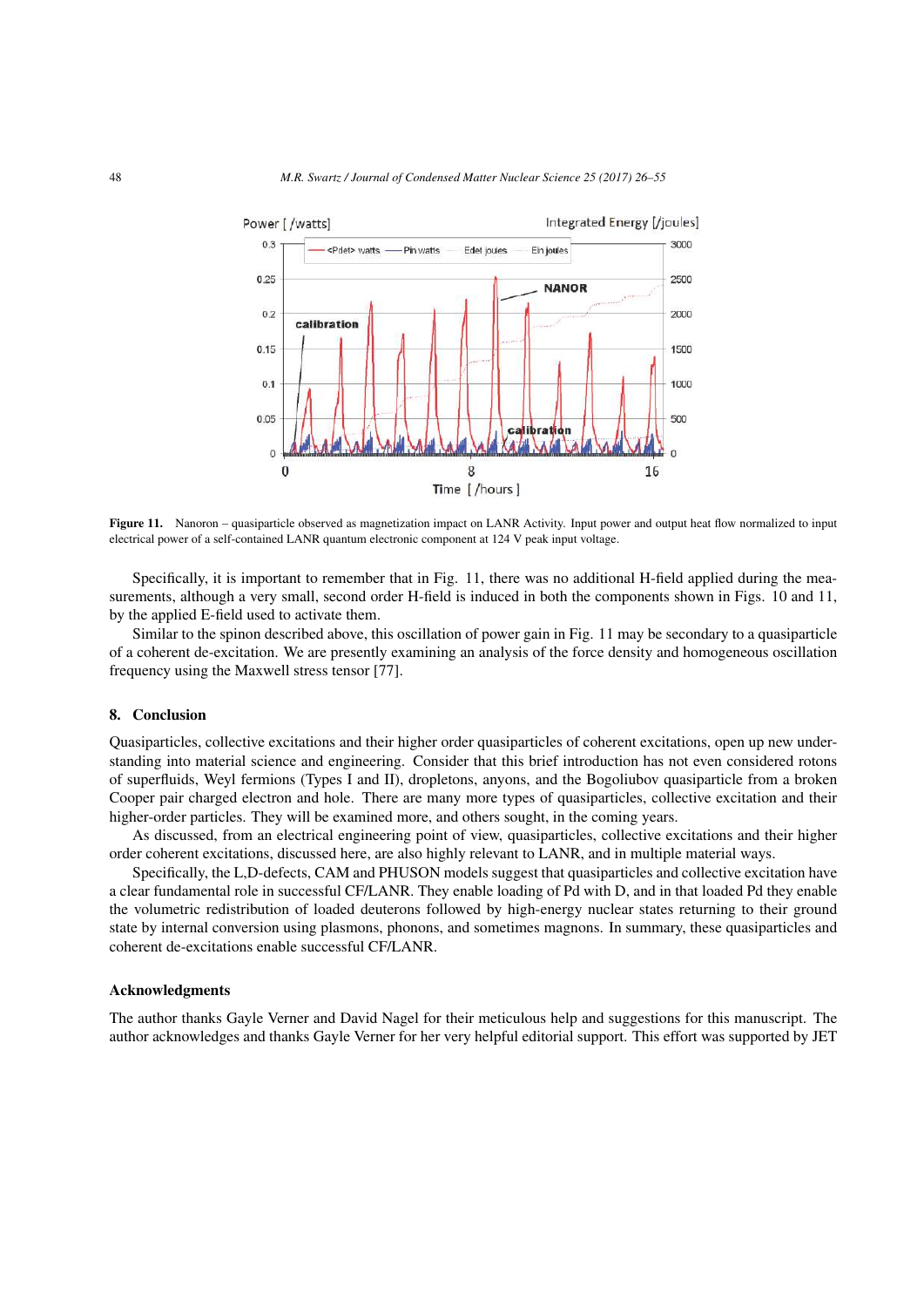Energy Inc. and the New Energy Foundation. NANOR<sup>(R)</sup> and PHUSOR<sup>(R)</sup> are registered trademarks of JET Energy, Incorporated. NANOR<sup>(R)</sup>-technology, and PHUSOR<sup>(R)</sup>-technology are protected by U.S. Patents D596724, D413659 and several other patents pending.

## References

- [1] A. Von Hippel (Ed.), *Dielectric Materials and Applications*, MIT Press, Cambridge, 1954.
- [2] A. Von Hippel (Ed.), *The Molecular Designing of Materials and Devices*, MIT Press, Cambridge, 1965.
- [3] C. Kittel, *Introduction to Solid State Physics*, 8th Edition, ISBN:978-0-471-41526-88th Edition (2004).
- [4] Neil W. Ashcroft and N. David Mermin, *Solid State Physics*, ISBN-13: 978-0030839931, Brooks Cole, 1976.
- [5] J.R. Melcher, *Continuum Electromechanics*, MIT Press, Cambridge, 1981.
- [6] M.R. Swartz, Survey of the observed excess energy and emissions in lattice assisted nuclear reactions, *J. Scientific Exploration* 23 (4) (2009) 419–436.
- [7] M. Miles, R.A. Hollins, B.F.Bush, J.J. Lagowski and R.E. Miles, Correlation of excess power and helium production during D<sub>2</sub>O and H<sub>2</sub>O electrolysis using palladium cathodes, *J. Electroanal. Chem.* **346** (1993) 99–117; M.H. Miles Trans.and B.F. Bush, Heat and helium measurements in deuterated palladium, *Trans. Fusion Technol.* 26 (1994) 156–159.
- [8] M. Srinivasan et al., Tritium and excess heat generation during electrolysis of aqueous solutions of alkali salts with nickel cathode, *Frontiers of Cold Fusion*, H. Ikegami (Ed.), *Proc. Third Int. Conf. on Cold Fusion*, October 21–25, 1992, Universal Academy Press, Tokyo 123–138.
- [9] F.G. Will, K. Cedzynska and D.C. Linton, Tritium generation in palladium cathodes with high deuterium loading, *Trans. Fusion Technol*. 26 (1994) 209–213.
- [10] F.G. Will, Reproducible tritium generation in electrochemical cells employing palladium cathodes with high deuterium loading, *J. Electroanal. Chem*. 360 (1993) 161–176.
- [11] L.C. Case, Catalytic fusion of deuterium into helium-4, in *The Seventh Int. Conf. on Cold Fusion*, Vancouver, Canada, ENECO Inc., Salt Lake City, UT, 1998.
- [12] M.R. Swartz, C. Haldemann, A. Weinberg and B. Ahern, Possible deuterium loss during excess heat from ordinary watercarbonate electrolyte using nickel, in preparation.
- [13] M.R. Swartz, Excess power gain using high impedance and codepositional LANR devices monitored by calorimetry, heat flow and paired stirling engines, *Proc. ICCF14* 1 (2008) D.J. Nagel and M.E. Melich (Eds.), ISBN: 978-0-578-06694-3, 123 (2010) 123; www.iscmns.org/iccf14/PICCF14a.pdf.
- [14] J. OM. Bockris, R. Sundaresan, D. Letts and Z.S. Minevski, Triggering and structural changes in cold fusion electrodes, *Proc. ICCF4*, Maui, Hawaii, 1993.
- [15] D. Cravens, Factors affecting success rate of heat generation in CF cells, *Proc. ICCF-4*.
- [16] D. Cravens, Letts and P. Hagelstein, Progress on two-laser experiments, *Proc. ICCF15*, 2009, http://lenr-canr.org/acrobat/Hagelsteinprogresson.pdf).
- [17] I. Dardik, H. Branover, A. El-Boher, D. Gazit, E. Golbreich, E. Greenspan, A. Kapusta, B. Khachatorov, V. Krakov, S. Lesin, B. Michailovitch, G. Shani and T. Zilov, Intensification of low energy nuclear reactions using superwave excitation, *Proc. 10th Int. Conf. on Cold Fusion,* 2003.
- [18] J. Dash and S. Miguet, Microanalysis of Pd cathodes after electrolysis in aqueous acids, *J. New Energy* 1(1) (1996) 23.
- [19] M. Fleischmann and S. Pons, Calorimetry of the Pd–D2O system: from simplicity via complications to simplicity, *Phys. Lett*. A 176 (1993) 118–129.
- [20] M. Fleischmann and S. Pons, Electrochemically induced nuclear fusion of deuterium, *J. Electroanal. Chem.* 261 (erratum, 263, 187) (1989) 301–308.
- [21] M. Fleischmann and S. Pons, Some comments on the paper analysis of experiments on calorimetry of  $LiOD/D<sub>2</sub>O$  electrochemical cells, R.H.Wilson et al., *J. Electroanal. Chem*. 332 (1992) 1\*, *J. Electroanal. Chem.* 332 (1992) 33–53.
- [22] M. Fleischmann, S. Pons, M. Anderson, L.J. Li and M. Hawkins, Calorimetry of the palladium–deuterium–heavy water system, *Electroanal. Chem*. 287 (1990) 293.
- [23] D. Letts and D. Cravens, Laser stimulation of deuterated palladium: past and present, *Proc. 10th Int. Conf. on Cold Fusion*, 2003.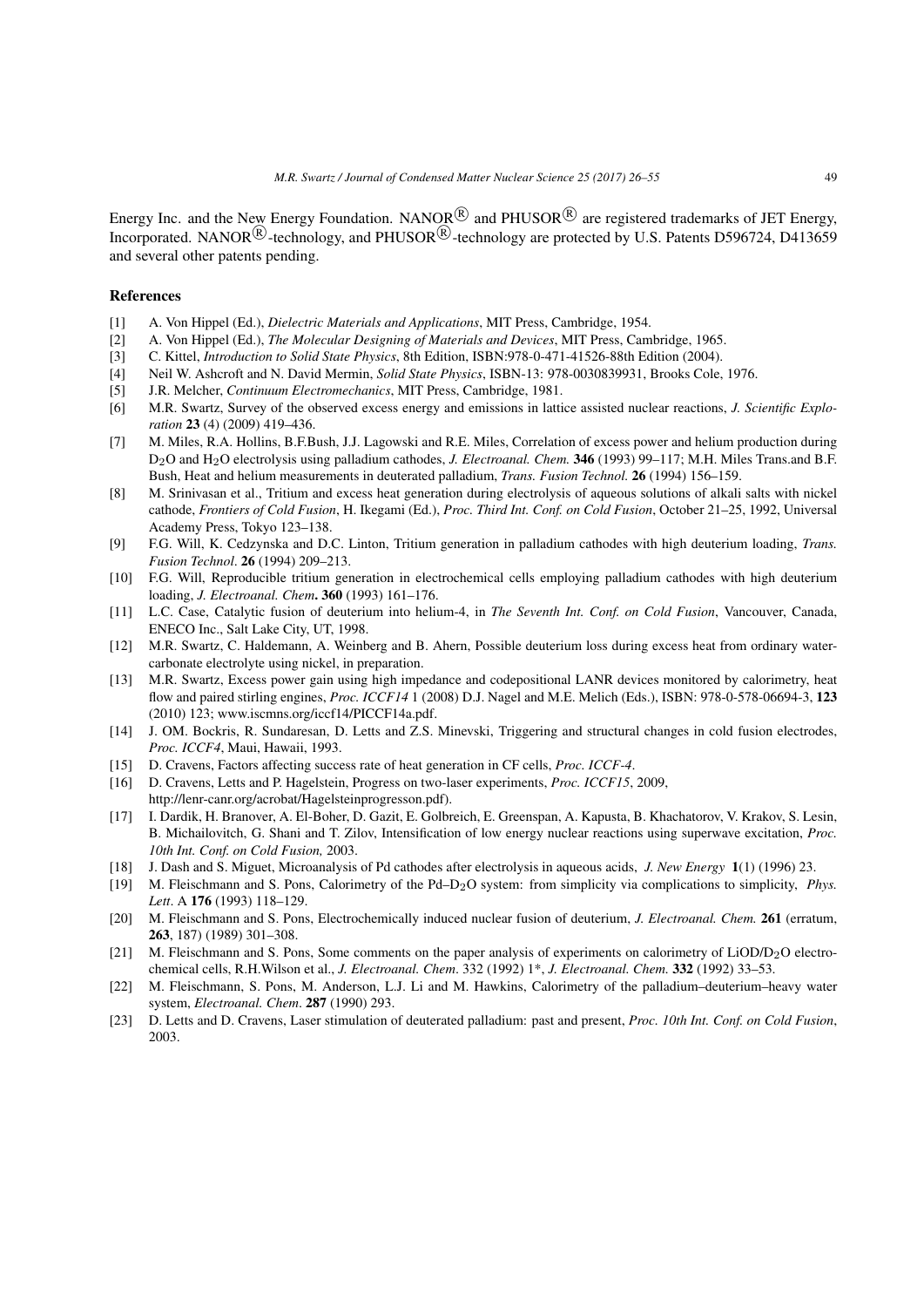- [24] D. Letts and P.L. Hagelstein, Stimulation of optical phonons in deuterated palladium, in *ICCF-14 Int. Conf. on Condensed Matter Nucl. Sci.,* 2008, Washington, DC; D. Letts, D. Cravens and P.L. Hagelstein, Thermal *Changes in Palladium Deuteride Induced by Laser Beat Frequencies, in Low-Energy Nuclear Reactions*, Sourcebook, J. Marwan and S. Krivit (Eds.), 2008, Oxford University Press, Oxford, D. Letts and D. Cravens, Laser stimulation of deuterated palladium: past and present, in *Tenth Int. Conf. on Cold Fusion*, 2003, Cambridge, MA.
- [25] X.Z. Li et al., The precursor of cold fusion phenomenon in deuterium/solid systems. in anomalous nuclear effects in deuterium/solid systems, *AIP Conf. Proc.* 228, 1990, Brigham Young Univ. Provo, UT, American Institute of Physics, New York.
- [26] F.J. Mayer, J. S. King and J.R. Reitz, Nuclear fusion from crack-generated particle acceleration, *J. Fusion Energy* 9 (1990) 269–271, F.J. Mayer and J.R. Reitz, Nuclear energy release in metals, *Fusion Technol*. 19 (1991) 552.
- [27] McKubre, F. Tanzella, P. Hagelstein, K. Mullican and M. Trevithick, The need for triggering in cold fusion reactions, *Proc. 10th Int. Conf. on Cold Fusion,* 2003.
- [28] G.H. Miley, G. Narne and T. Woo, Use of combined NAA and SIMS analyses for impurity level isotope detection, *J. Radioanal. Nucl. Chem.* 263(3) (2005) 691–696.
- [29] G.H. Miley and J. Shrestha, Transmutation reactions and associated LENR effects in solids, in *Low-Energy Nuclear Reactions*, Sourcebook, J. Marwan and S. Krivit (Eds.), 2008, Oxford University Press, Oxford.
- [30] Mosier-Boss and S. Szpak, The Pd/nH system: transport processes and development of thermal instabilities, *Il Nuovo Cimento* 112A (1999) 577–585.
- [31] S. Pons and M. Fleischman, Heat after death, *Proc. ICCF-4*, Maui, EPRI TR104188-V2 2, 8-1 (1994); *Trans. Fusion Techno*l. 26, 4T art 2 (1994) 87.
- [32] M.R. Swartz, C. Haldemann, A. Weinberg and B. Ahern, Possible deuterium loss during CF/LANR using nickel ordinary water, in preparation.
- [33] M.R. Swartz, Consistency of the biphasic nature of excess enthalpy in solid state anomalous phenomena with the quasi-1 dimensional model of isotope loading into a material, *Fusion Technol*. 31 (1997) 63–74.
- [34] M.R. Swartz, Improved electrolytic reactor performance using *π*-notch system operation and gold anodes, *Trans. American Nuclear Association*, Nashville, Tenn Meeting (ISSN:0003-018X publisher LaGrange, Ill) 78 (1998) 84–85.
- [35] M.R. Swartz, Optimal operating point characteristics of nickel light water experiments, *Proc. ICCF-7* (1998).
- [36] M.R. Swartz, Optimal operating points in active, loaded palladium linked to three distinct physical regions, in *Fourteenth Int. Conf. on Cold Fusion*, 2008, Washington, DC, p. 639.
- [37] M.R. Swartz, Spatial and temporal resolution of three sites characterizing lattice-assisted nuclear reactions, APS 2008; M. Swartz, *Colloquium on LANR in Deuterated Metals Colloquium on LANR at MIT,* August 2007.
- [38] M.R. Swartz, The impact of heavy water (D2O) on nickel-light water cold fusion systems, *Proc. 9th Int. Conf. on Cold Fusion (Condensed Matter Nuclear Science)*, Beijing, China, Xing Z. Li, May (2002) 335–342.
- [39] M.R. Swartz and G. Verner, Can a Pd/D2O/Pt device be made portable to demonstrate the optimal operating point, *ICCF-10* (Cambridge, MA), 2003, *Condensed Matter Nuclear Science*, Peter L. Hagelstein, Scott and R. Chubb (Eds.), World Scientific, NJ, ISBN 981-256-564-6 (2006) 45–54.
- [40] M.R. Swartz and G. Verner, Dual ohmic controls improve understanding of "Heat after Death", *Trans. Amer. Nucl. Soc.* 93 (2005) 891–892, ISSN:0003-018X.
- [41] M.R. Swartz and G. Verner, Excess heat from low electrical conductivity heavy water spiral-wound Pd/D<sub>2</sub>O/Pt and Pd/D<sub>2</sub>O– PdCl2/Pt devices, *Condensed Matter Nuclear Science, Proc. ICCF-10*, Peter L. Hagelstein, Scott and R. Chubb (Eds.), World Scientific, NJ, 2006, pp. 29–44; 45–54, ISBN 981-256-564-6.
- [42] M.R. Swartz and G. Verner hotoinduced excess heat from laser-irradiated electrically-polarized palladium cathodes in  $D_2O$ , *Condensed Matter Nuclear Science, Proc. ICCF-10* Peter L. Hagelstein, Scott and R. Chubb (Eds.), World Scientific, NJ, 2006, pp. 213–226, ISBN 981-256-564-6.
- [43] M.R. Swartz and G. Verner, Two site of cold fusion reactions viewed by their evanescent tardive thermal power, Abstract *ICCF-11* (2004); M. Swartz, Kinetics and Lumped Parameter Model of Excess Tardive Thermal Power, M. Swartz, *APS*, 2005.
- [44] M.R. Swartz, Spatial and temporal resolution of three sites characterizing lattice-assisted nuclear reactions, *APS* 2008; M. Swartz, *Colloquium on LANR in Deuterated Metals Colloquium on LANR at MIT*, August 2007.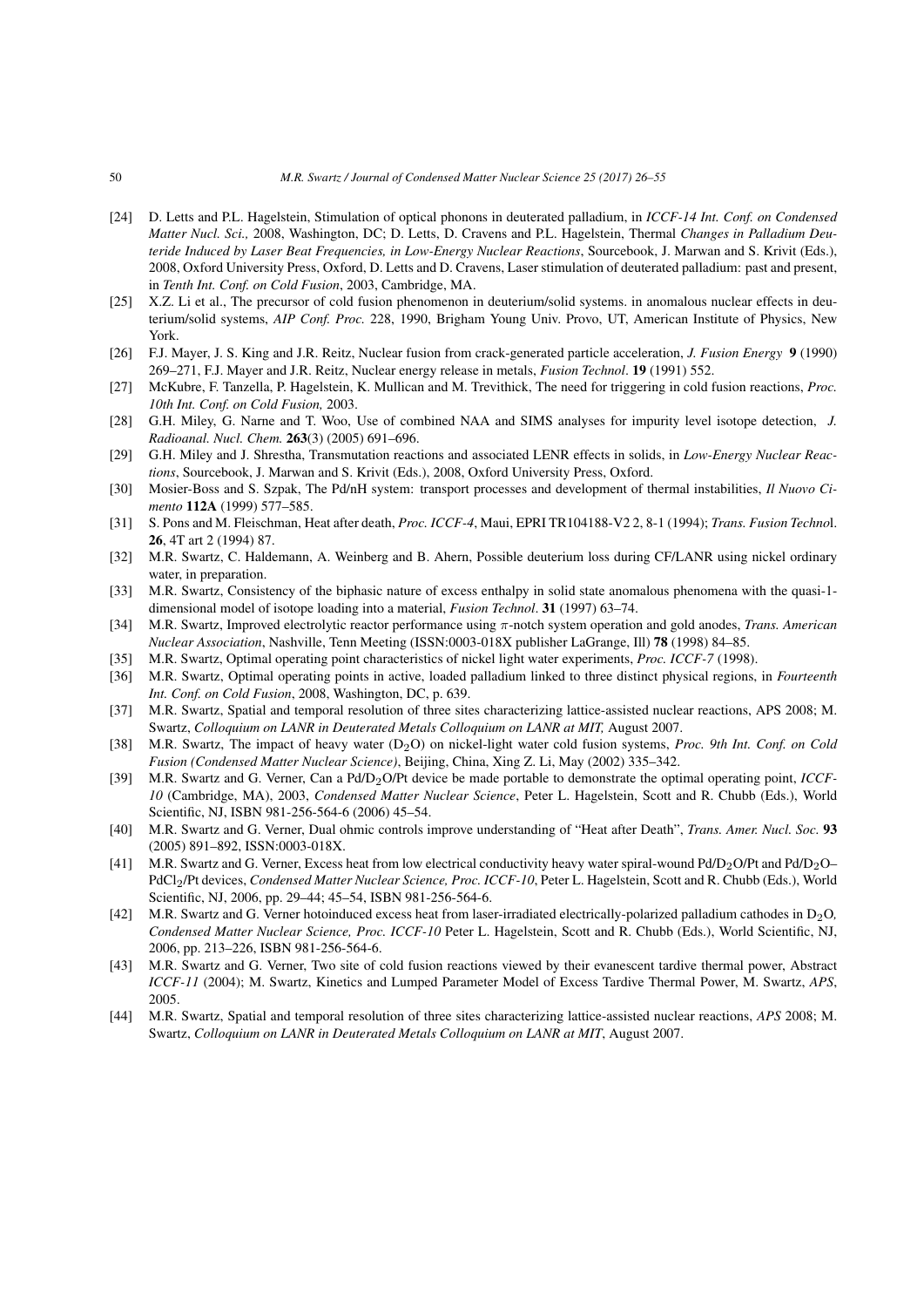- [45] M.R. Swartz, Gayle Verner and Alan Weinberg ossible non-thermal near-IR emission linked with excess power gain in high impedance and codeposition Phusor-LANR devices, in *Fourteenth Int. Conf. on Cold Fusion*, 2008, Washington, DC.
- [46] M.R. Swartz, *Trans. Amer. Nucl. Assoc.* 78 (1998) 84–85.
- [47] M.R. Swartz, G. Verner and Alan Weinberg, Non-thermal near-IR emission from high impedance and codeposition LANR devices, *Proc. ICCF14* 1 (2010) 343ISBN: 978-0-578-06694-3.
- [48] V. Violante, E. Castagna, C. Sibilia, S. Paoloni and F. Sarto, Analysis of mi-hydride thin film after surface plasmons generation by laser technique, *Proc. 10th Int. Conf. on Cold Fusion* (2003).
- [49] S. Szpak .A. Mosier-Boss, R.D. Boss and J.J. Smith, On the behavior of the Pd/D system: evidence for tritium production, *Fusion Technol.* 33 (1998) 38–51.
- [50] P.A. Mosier-Boss, S. Szpak, F.E. Gordon and L.P.G. Forsley, Use of CR-39 in Pd/D co-deposition experiments, *Euro. P Phys. J.-Appl. Phys.* 40 (2007) 293–303.
- [51] P.A. Mosier-Boss, L. P. Forsley, F.E. Gordon, D. Letts, D. Cravens, M. H. Miles, M. Swartz, J. Dash, F. Tanzella . Hagelstein, M. McKubre and J. Bao, Condensed matter nuclear reaction products observed in Pd/D codeposition experiments, *Current Sci.* 108 (4) (2015) 656. http://www.currentscience.ac.in/Volumes/108/04/0656.pdf.
- [52] S. Szpak .A. Mosier-Boss and F.E. Gordon, Further evidence of nuclear reactions in the Pd/D lattice: emission of charged particles, *Naturwissenschaften* 94 (2007) 511–514.
- [53] S. Szpak .A. Mosier-Boss and J.J. Smith, On the behavior of the cathodically polarized Pd/D system: search for emanating radiation *Phys. Letts*. A 210 (1996) 382–390.
- [54] S. Szpak, .A. Mosier-Boss and F. Gordon, Further evidence of nuclear reactions in the Pd lattice: emission of charged particles, *Naturwissenschaften* DOI 10.1007 (2007).
- [55] M.R. Swartz, Codeposition of palladium and deuterium, *Fusion Technol.* 32 (1997) 126–130.
- [56] S. Szpak and P.A. Mosier-Boss, On the behavior of the cathodically polarized Pd/D system: a response to vigiers comments *Phys. Letts*. A 221 (1996) 141–143.
- [57] S. Szpak, A. Mosier-Boss and J.J. Smith, Deuterium uptake during Pd–D codeposition, *J. Electroanal. Chem.* 379 (1994) 121–127.
- [58] S. Szpak, A. Mosier-Boss and J.J. Smith, On the behavior of Pd deposited in the presence of evolving deuterium, *J. Electroanal. Chem*. 302 (1991) 255–260.
- [59] S. Szpak, A. Mosier-Boss, C. Young and F.E. Gordon, Evidence of nuclear reactions in the Pd Lattice, *Naturwissenschaften* 92 (2005) 394–397.
- [60] S. Szpak, A. Mosier-Boss, M.H. Miles and M. Fleischmann, Thermal behavior of polarized Pd/D electrodes prepared by co-deposition, *Thermochim. Acta* 410 (2004) 101–107.
- [61] S. Szpak, A. Mosier-Boss, S.R. Scharber and J.J. Smith, Charging of the Pd/nH system: role of the interphase, *J. Electroanal. Chem*. 337 (1992) 147–163.
- [62] S. Szpak, A. Mosier-Boss, S.R. Scharber and J.J. Smith, Cyclic voltammetry of Pd+D codeposition, *J. Electroanal. Chem*. 380 (1995) 1–6.
- [63] S. Szpak, A Mosier-Boss, C. Young and F.E. Gordon, The effect of an external electric field on surface morphology of co-deposited Pd/D films, *J. Electroanal. Chem.* 580 (2005) 284–290.
- [64] S. Szpak, C.J. Gabriel, J.J. Smitch and R.J. Nowak, Electrochemical charging of Pd rods, *J. Electroanal. Chem.* 309 (1991) 273–292.
- [65] Y. Arata and Y.C. Zhang, Observation of anomalous heat release and helium-4 production from highly deuterated fine particles, *Jpn. J. Appl. Phys.* Part 2, 38 (1999) L774.
- [66] M.R. Swartz, Incremental high energy emission from a  $ZrO<sub>2</sub>$ -PdD nanostructured quantum electronic component CF/LANR, *J. Condensed Matter Nucl. Sci.* 15 (2015) 92. www.iscmns.org/CMNS/JCMNS-Vol15.pdf.
- [67] M.R. Swartz, G. Verner, J. Tolleson, L. Wright, R. Goldbaum, Mosier-Boss and P.L. Hagelstein, Imaging of an active NANOR*⃝*<sup>R</sup> -type LANR component using CR-39, *J. Condensed Matter Nucl. Sci*. 15 (2015) 81. www.iscmns.org/CMNS/JCMNS-Vol15.pdf.
- [68] M.R. Swartz, Optical detection of phonon gain distinguishes an active cold fusion/LANR component, *J. Condensed Matter Nucl. Sci*. 20 (2016) 29–53.
- [69] M.R. Swartz and P. Hagelstein, Increased PdD anti-Stokes peaks are correlated with excess heat mode, *Proc. ICCF-20,*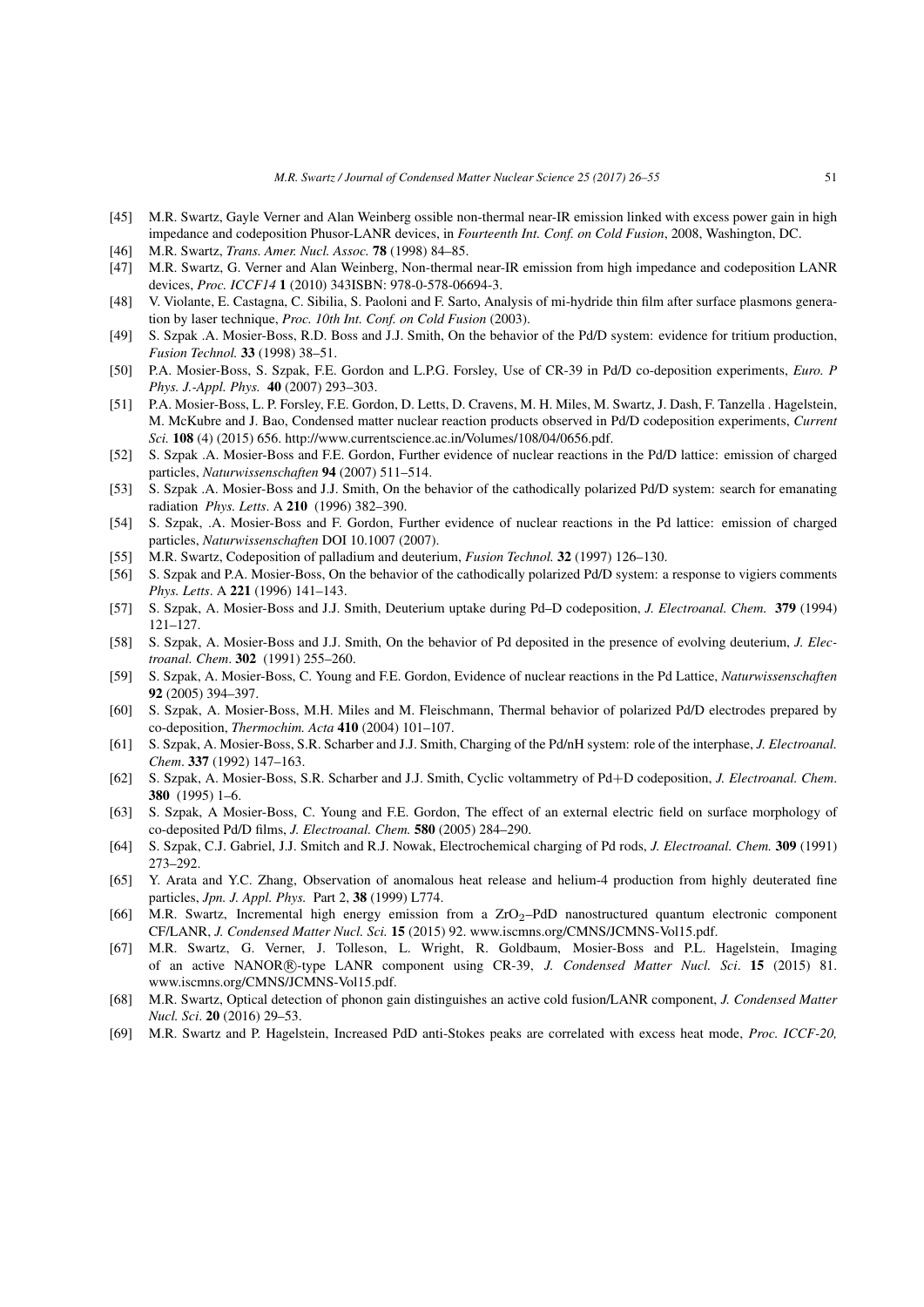submitted for publication.

- [70] Y. Arata and Y.C. Zhang, Anomalous production of gaseous <sup>4</sup>He at the inside of DS-cathode during D<sub>2</sub>-electrolysis, *Proc. Jpn. Acad. Ser. B* 75 (1999) 281.
- [71] Y. Arata and Y. Zhang, The establishment of solid nuclear fusion reactor*, J. High Temp. Soc.* 34(2) (2008) 85.
- [72] M.R. Swartz, P.L. Hagelstein and G. Verner, Impact of electrical avalanche through a ZrO<sub>2</sub>-NiD nanostructured CF/LANR component on its incremental excess power gain, *ICCF-19*, *J. Condensed Matter Nucl. Sci*. (2016) 19.
- [73] M.R. Swartz, G. Verner, J. Tolleson and P. Hagelstein, Dry reloaded NANOR®-type CF/LANR components, *Current Sci.* 108 (4) (2015) 595. http://www.currentscience.ac.in/Volumes/108/04/0595.pdf.
- [74] M.R. Swartz and P.L. Hagelstein, Demonstration of energy gain from a preloaded ZrO<sub>2</sub>–PdD nanostructured CF/LANR quantum electronic device at MIT, *J. Condensed Matter Nucl. Sci*. 13 (2014) 516. www.iscmns.org/CMNS/JCMNS-Vol13.pdf.
- [75] M.R. Swartz, P.L. Hagelstein and G. Verner, Impact of electrical avalanche through a  $ZrO<sub>2</sub>$ –NiD nanostructured CF/LANR component on its incremental excess power gain, *ICCF-19*, Padua, Italy, April 16, 2015.
- [76] M.R. Swartz and G. Verner, Energy gain from preloaded ZrO<sub>2</sub>–PdNi–D nanostructured CF/LANR quantum electronic components, *J. Condensed Matter Nucl. Sci.* 13 (2014) 528. www.iscmns.org/CMNS/JCMNS-Vol13.pdf.
- [77] M.R. Swartz, Oscillating excess power gain and coerced magnetic domains in M-NANOR-type CF/LANR components, *J. Condensed Matter Nucl. Sci.* 22 (2017) 38–46.
- [78] M.R. Swartz, Impact of an applied magnetic field on a high impedance dual anode LANR device, *J. Condensed Matter Nucl. Sci.* 4 (2011) 93; 239th American Chemical Society National Meeting and Exposition in San Francisco (2011). www.iscmns.org/CMNS/JCMNS-Vol4.pdf.
- [79] M.R. Swartz, G. Verner, J. Tolleson, L. Wright, R. Goldbaum and P. Hagelstein, Amplification and restoration of energy gain using fractionated magnetic fields on ZrO2–PdD nanostructured components, *J. Condensed Matter Nucl. Sci*. 15 (2015) 66. www.iscmns.org/CMNS/JCMNS-Vol15.pdf.
- [80] D. Cravens, M. Swartz and B. Ahern, Condensed matter nuclear reactions with metal particles in gases, *Current Sci*. 108 (4) (2015) 582. http://www.currentscience.ac.in/Volumes/108/04/0582.pdf.
- [81] Y. Iwamura, M. Sakano and T. Itoh, Elemental analysis of Pd complexes: effects of D2 gas permeation, *Jpn. J. Appl. Phys.* A 41 (2002) 4642.
- [82] Y. Iwamura, T. Itoh, N. Yamazaki, J. Kasagi, Y. Terada, T. Ishikawa, D. Sekiba, H. Yonemura and K. Fukutani, Observation of surface distribution of products by X-ray fluorescence spectrometry during  $D_2$  gas permeation through Pd complexes, in *The 12th Int. Conf. on Condensed Matter Nucl. Sci.,* 2005. Yokohama, Japan.
- [83] R. Stringham, Cavitation and fusion, *Tenth Int. Conf. on Cold Fusion*, 2003, Cambridge, MA.
- [84] R. George (personal communication); C. Platt, What if cold fusion is real? *Wired Magazine*, Nov. 1, 1998, https://www.wired.com/1998/11/coldfusion/
- [85] D. Nagel, *ICCF13*, Sochi, Russia owners, Materials and Radiations from Low Energy Nuclear Reactions on Surfaces, 2007.
- [86] M.R. Swartz, Noise measurement in cold fusion systems, *J. New Energy* 2(2) (1997) 56–61.
- [87] J.C. Dickinson, L.C. Jensen, S.C. Langford and R.R. Ryan, Fracto-emission from deuterated titanium: supporting evidence for a fracto-fusion mechanism, *J. Mater. Res.* 5 (1990) 109.
- [88] M.R. Swartz, Atterns of failure in cold fusion experiments, *Proc. 33rd Intersociety Engineering Conf. on Energy Conversion*, IECEC-98-I229, CO, Aug. 1998.
- [89] M.R. Swartz, Atterns of success in research involving low-energy nuclear reactions, *Infinite Energy* 31 (2000) 46–48.
- [90] F.A. Cotton and G. Wilkinson, *Advanced Inorganic Chemistry*, Interscience, NY, 1972.
- [91] C.A. Hampel, *Rare Metal Handbook*, Reinhold, NY, 1954.
- [92] E. Orowan, Surface energy and surface tension in solids and liquids, *Proc. Roy. Soc. Lond.* A 316 (1970) 173–191.
- [93] R.W. Bussard, Virtual-state internal nuclear fusion in metal lattices, *Fusion Technol.* 16 (1989) 231–236.
- [94] C.J. Smithell, *Metals Reference Book*, Btterworths, 1949.
- [95] D.R. Rolison and P.P. Trzaskoma, Morphological differences between hydrogen-loaded and deuterium-loaded palladium as observed by SEM, *J. Electroanal. Chem*. 287 (1990) 287.
- [96] C.R.A. Catlow, Atomic transport in heavily defective solids, *Phill Magazine* A 64 (5) (1991) 1011–1024.
- [97] B.M. Klein and R.E. Cohen, Anharmonicity and the inverse isotope effect in the palladium–hydrogen system, *Phys, Rev*. B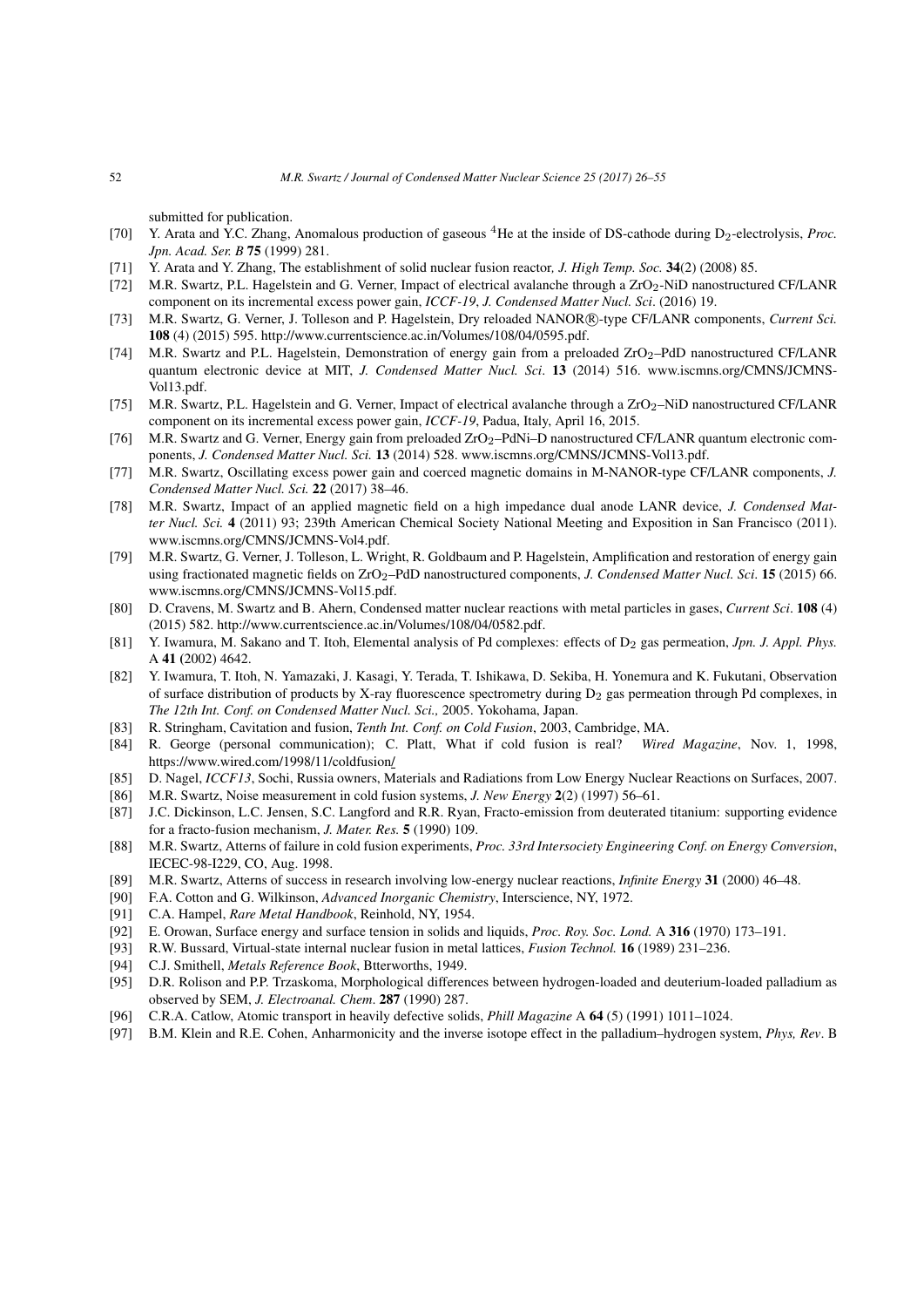45 (21) (1992) 405.

- [98] D.A. Papaconstantopoulos, B.M. Klein, E.N. Economou and L.L Boyer, Band structure and superconductivity of PdDx and PdHx hysical Review, 17, 1 (1977) 141–150.
- [99] A. Pusch, W. Fenzl and J. Peisll, Hydrogen in niobium under pressure, *J. Less-Common Metals* 172–174 (1991) 709–717.
- [100] H.R. Schober and A.M. Stoneham, Diffusion of hydrogen in transition metals, *J. Less-Common Metals*, 172–174 (1991) 538–547.
- [101] H. Teichler, Theory of hydrogen hopping dynamics including hydrogen-lattice correlations, *J. Less-Common Metals* 172– 174 (1991) 548–556.
- [102] P. Vargas, L. Miranda, L. Rodriguez, M. Lagos and J. Rogan, Quantum diffusion in transition metals, *J. Less-Common Metals* 172–174 (1991) 557–571.
- [103] E. Wicke and H. Brodowsky, *Hydrogen in Palladium and Palladium Alloys, Hydrogen in Metals II,* G. Alefield and J. Volkl (Eds.), Springer, Berlin, 1978.
- [104] H. Zuchner and T. Rauf, Electrochemical measurements of hydrogen diffusion in intermetallic compound LaNi5*, J. Less-Common Metals* 172–174 (1991) 611–617.
- [105] R.V. Bucur, Interaction of Hydrogen with the Microstructure in Pd and Pd77Ag23, Cumo Italy, 1991, p. 28.
- [106] G.L. Powell, J.R. Kirkpatrick and J.W. Conant, Surface effects in the reaction of H and D with Pd-macroscopic manifestations, *J. Less-Common Metals* 172–174 (1991) 867–872.
- [107] K.H. Johnson, Jahn–Teller, Symmetry breaking and hydrogen energy in g-PdD cold fusion as storage of the latent heat of water, *Cold Fusion Source Book*, ibid. 75 (1994).
- [108] L. DeChiaro, L. Forsley and P.A. Mosier-Boss, Strained layer ferromagnetism in transition metals and its impact upon low energy nuclear reactions, *J. Condensed Matter Nucl. Sci*. 2015.
- [109] J.M. Ok, Y.J. Jo, K. Kim,T. Shishidou, E.S. Choi, H.J. Noh, T. Oguchi, B.I. Min and J.S. Kim, Quantum oscillations of the metallic triangular-lattice antiferromagnet PdCrO2*, Phys Rev. Lett*. 111(17) 176405. Epub Oct 25 (2013).
- [110] D.L.R. Santos, P. Venezuela, R.B. Muniz and A.T. Costa, Spin pumping and interlayer exchange coupling through palladium, *Phys. Rev*. 88 B (2013) 054423.
- [111] S. Shimizu, K.S. Sunao, A. Takahashi, T. Hatano, M. Kawasaki, Y. Tokura and Y. Iwasa, Electrically tunable anomalous hall effect in Pt thin films, *Phys. Rev. Lett*. 111 (2013) 216803.
- [112] Y. Sun, J.D. Burton and E.Y. Tsymbal, Electrically driven magnetism on a Pd thin film, *Phys. Rev*. B 81 (2010) 064413.
- [113] S. Shimizu, K.S. Takahashi, T. Hatano, M. Kawasaki, Y. Tokura and Y. Iwasa, Electrically tunable anomalous Hall effect in Pt thin films, *Phys. Rev. Lett*. 111 (2013) 216803.
- [114] M. Apicella, E. Castagna, L. Capobianco, L. DAulerio, G. Mazzitelli, F. Sarto, A. Rosada, E. Santoro, V. Violante, M. McKubre and F. Tanzella, Some recent results at ENEA, *The 12th Int. Conf. on Condensed Matter Nucl. Sci.*, 2005.
- [115] M. Swartz, Dances with protons-ferroelectric inscriptions in water/ice relevant to cold fusion and some energy systems, *Infinite Energy* 44 (2002).
- [116] N. Bjerrum, K. Danske, V. Selskab, *Met.-Fys. Medd*. 27 (1951) 1.
- [117] P. Bridgman, *The Physics of High Pressure*, C. Bell, London, 1949.
- [118] M. Eigen and L. De Maeyer, *Proc. Roy. Soc*. (London) 247 A (1958) 505.
- [119] M. Eigen, L. De Maeyer and H.-Ch. Spatz, *Ber. Bunsen Ges. Phys. Chem*. 68 (l964) 19.
- [120] D. Eisenberg and W. Kauzmann, *The Structure and Properties of Water*, Oxford University Press, New York, 1969.
- [121] N. Fletcher, *The Chemical Physics of Ice*, Cambridge University Press, New York, 1970.
- [122] F. Franks, *Water, a Matrix of Life*, Royal Society of Chemistry, Cambridge, UK.
- [123] B. Kamb, *Ice Polymorphism and the Structure of Water, in Structural Chemistry and Molecular Biology*, A. Rich and N. Davidson (Eds.), a volume dedicated to Linus Pauling by his students, colleagues and friends, W. H.Freeman, San Francisco, 1968, pp. 507–512. Also Structural studies on the high-pressure forms of ice, *Trans. Amer. Cryst. Assoc*. 5 (1969) 61.
- [124] A. von Hippel, *Dielectric Materials and Applications*, MIT Press, Cambridge, USA, 1954.
- [125] A. von Hippel and E.F. Farrell, *Mat. Res. Bull*. 8 (1973) 127.
- [126] A. von Hippel, *Molecular Mechanisms of Conduction and Polarization in Water Vapor, Liquid Water and Ice*, LIR MIT, Cambridge, USA, 1972–1973.
- [127] A. von Hippel, J*. Chem. Phys*. 54 (1971) 145.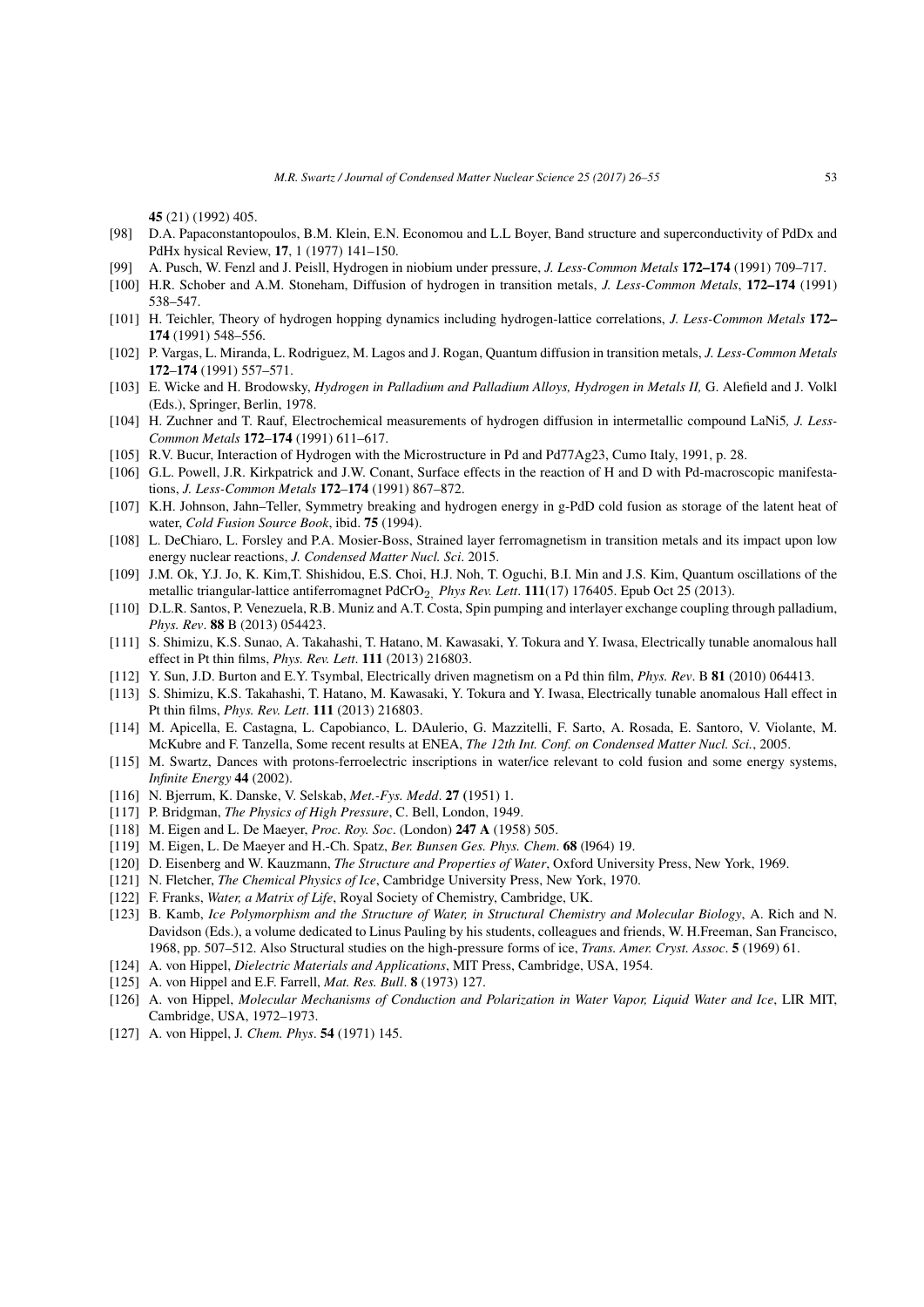- [128] A. von Hippel, D.B. Knoll and W.B. Westphal, Transfer of protons through pure ice 1*<sup>h</sup>* single crystals, *J. Chem. Phys*. 54 (1971) 134, 145.
- [129] M.R. Swartz P.L. Hagelstein, G. Verner and K. Wright, Transient vacancy phase states in palladium following high dose rate electron beam irradiation, *J. New Energy* (2003).
- [130] N. Takanol, T.Kai, K.Shiiki and F.Terasakil, Effect of copious vacancies on magnetism of Pd, *Solid State Commun.* 97 (2) (1996) 153–156.
- [131] J. O*′*M Bockris and A. Reddy, *Modern Electrochemistry*, Plenum Press, 1970.
- [132] M. Swartz, Kinetics and lumped parameter model of excess tardive thermal power, *APS* (2005).
- [133] H.H. Uhlig, *Corrosion and Corrosion Control*, Wiley, New York, 1971.
- [134] H. Ezaki, M. Morinaga and S. Watanabe, Hydrogen overpotential for transition metals and alloys and its interpretation using an electronic model, *Electrochimica Acta* 38 (1993) 557–564.
- [135] M.R. Swartz, Hydrogen redistribution by catastrophic desorption in select transition metals, *J. New Energy* 1 (4) (1997) 26–33.
- [136] M.R. Swartz, Catastrophic active medium hypothesis of cold fusion, Vol. 4, *Proc. Fourth Int. Conf. on Cold Fusion*, ibid. (1994).
- [137] M.R. Swartz, Control of low energy nuclear systems through loading and optimal operating points, *ANS/ 2000 Int. Winter Meeting*, Nov. 12–17, 2000, Washington, DC, 2000.
- [138] M.R. Swartz, Generality of optimal operating point behavior in low energy nuclear systems, *J. New Energy* 4(2) (1999) 218–228.
- [139] M.R. Swartz, Generalized isotopic fuel loading equations, *Cold fusion Source Book*, *Int. Symposium on Cold Fusion and Advanced Energy systems*, Hal Fox (Ed.), Minsk, Belarus, May 1994.
- [140] M.R. Swartz, Isotopic fuel loading coupled to reactions at an electrode, *Fusion Technol.* 26 (4T) (1994) 74–77.
- [141] M.R. Swartz, Quasi-one-dimensional model of electrochemical loading of isotopic fuel into a metal, *Fusion Technol*. 22 (2) (1992) 296–300.
- [142] R.W. Bass and M. Swartz, Empirical system identification (ESID) and optimal control of lattice assisted nuclear reaction (LANR) devices, *ICCF14*, August 14, 2008.
- [143] M.R. Swartz and L. Forsley. Analysis of superwave-as-transitory-OOP-peak hypothesis, in *ICCF-14 Int. Conf. on Condensed Matter Nuclear Science*, 2008, Washington, DC.
- [144] M. Rabinowitz, Y. Kim, V. Chechin and V. Tsarev, Opposition and support for cold fusion. in *Fourth Int. Conf. on Cold Fusion*, Lahaina, Maui: Electric Power Research Institute 3412 Hillview Ave. alo Alto, CA 94304 (1993) 15–1.
- [145] M. Rabinowitz and D.H. Worledge, An analysis of cold and lukewarm fusion, *Fusion Technol.* 17 (1990) 344.
- [146] M. Rabinowitz, Y.E.Kim, V.A.Chechin and V.A.Tsarev, Opposition and support for 146 cold fusion, 15–1 to 15–12, Vol. 2, *Proc. Fourth Int. Conf. on Cold Fusion*, sponsored by EPRI and the Office of Naval Research, December (1994).
- [147] J. Schwinger, Cold fusion: a hypothesis, *Zeitschrift f. Natur*. A 45 (1990) 756.
- [148] R.A. Rice, G.S. Chulick and Y.E. Kim, Effect of velocity distribution and electron screening on cold fusion, *Proc. ACCF1*, Salt Lake City, 1990, p. 185.
- [149] A. Takahashi and N. Yabuuchi, Study on 4D/TSC condensation motion by non-linear langevin equation, in low-energy nuclear reactions, *Sourcebook*, J. Marwan and S. Krivit (Eds.), 2008, Oxford University Press, Oxford. A. Takahashi, Dynamic mechanism of TSC ##. in *ICCF-14 Int. Conf. on Condensed Matter Nuclear Science*, 2008, Washington, DC.
- [150] H. Hora, J.C. Kelly, J.U. Patel, Mark A. Prelas, G.H. Miley and J.W. Tompkins, Screening in cold fusion derived from D–D reactions, *Phys. Lett*. A 175 (1993) 138–143.
- [151] G. Preparata, *Fusion Technol.* 20 (1991) 82.
- [152] T.A. Chubb and S.R. Chubb, Ion band states: what they are and how they affect cold fusion, *Cold Fusion Source Book*, ibid., *75* (1994).
- [153] S.R. Chubb and T.A. Chubb, The role of hydrogen ion band states in cold fusion, *Trans. Fusion Technol.* 26(4T) (1994) 414.
- [154] S.R. Chubb and T.A. Chubb. An explanation of cold fusion and cold fusion by-products, based on lattice induced nuclear chemistry. in *Second Annual Conf. on Cold Fusion, The Science of Cold Fusion*, Como, Italy, Societa Italiana di Fisica, Bologna, Italy, 1991.
- [155] T.A. Chubb and S.R. Chubb, Bloch-symmetric fusion in PdD*x*, *Fusion Technol.* 17 (1990) 710.